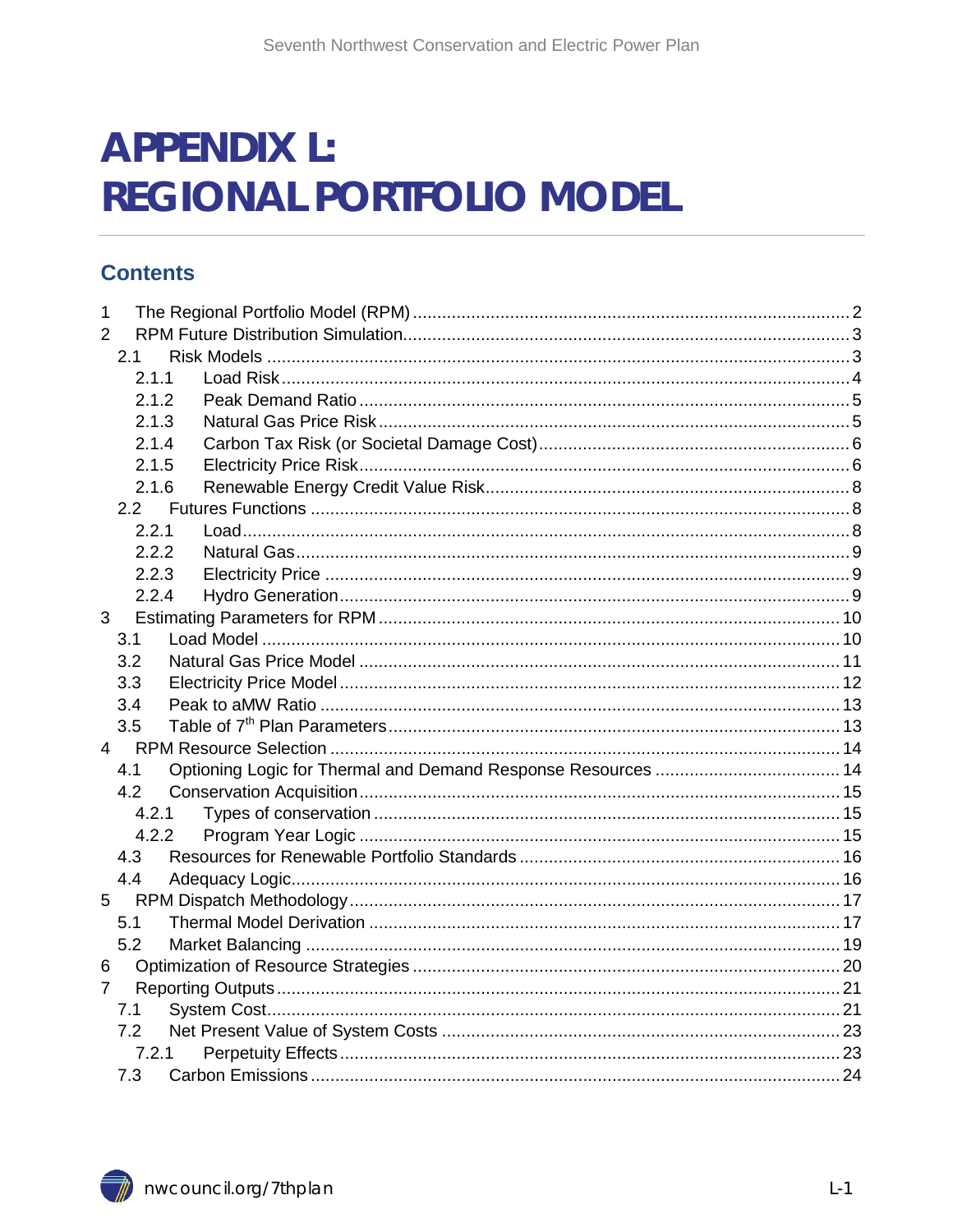### <span id="page-1-0"></span>**List of Figures and Tables**

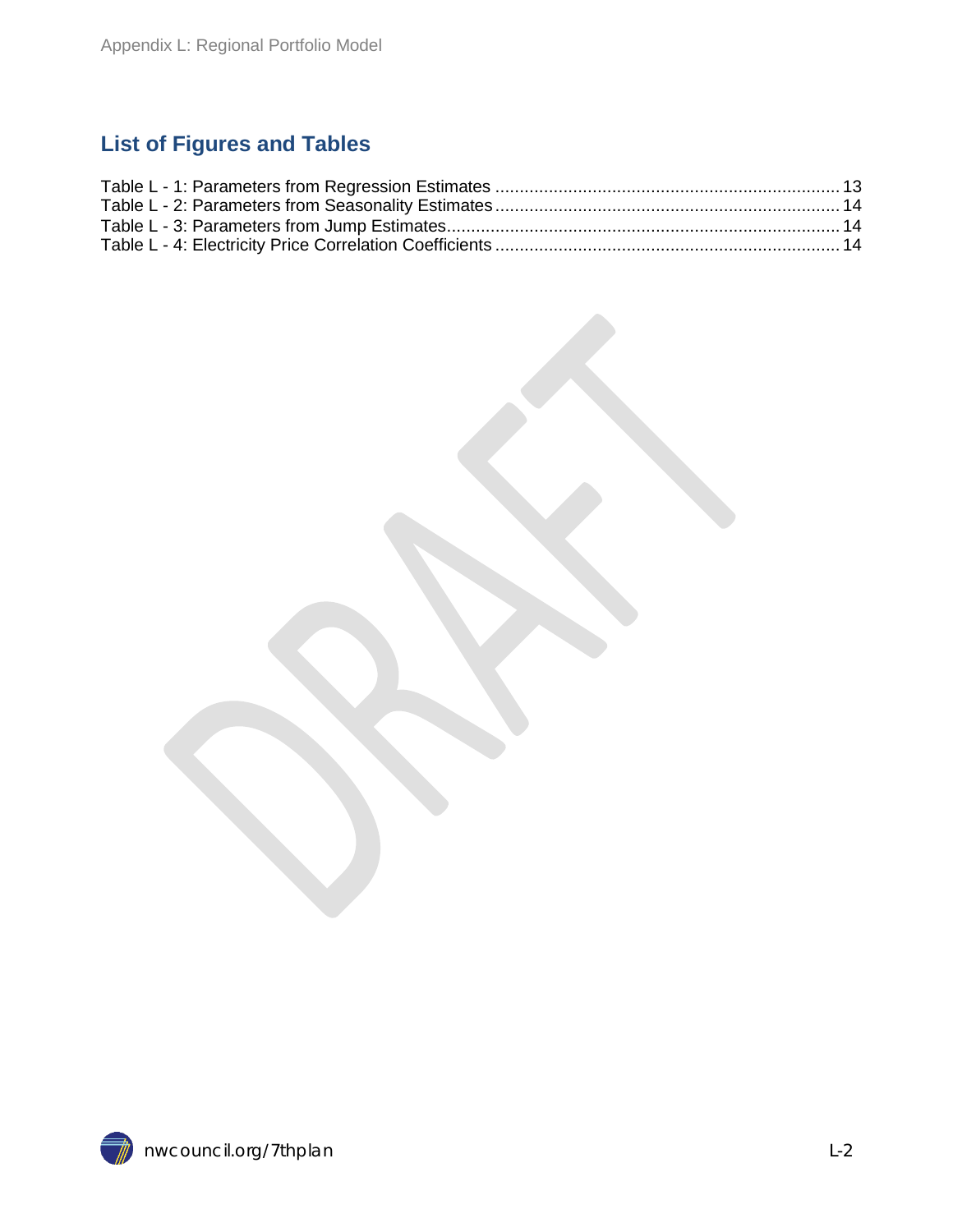# 1 THE REGIONAL PORTFOLIO MODEL (RPM)

The Regional Portfolio Model (RPM) uses methods first developed for the 5<sup>th</sup> Power Plan. While the version of the model used to develop the Seventh Plan differs in some respects from this methodology, the rationale behind the core logic and analytical approaches taken in the RPM is documented in the  $5<sup>th</sup>$  and  $6<sup>th</sup>$  Power Plans. In particular, see appendices L and P in the  $5<sup>th</sup>$  Power Plan and appendix J in the  $6<sup>th</sup>$  Power Plan.

While this previous RPM documentation does not capture the exact implementation of the current model, it is an essential part of understanding the evolution of this model. This appendix does not attempt to restate the underlying rationale behind the methods used. Rather, it attempts to concisely yet comprehensively document the methods used in the version of the model employed to develop the  $7<sup>th</sup>$  Plan. This appendix documents the functionality used for Seventh Plan. This appendix is not intended to provide a comprehensive documentation of what is possible to analyze using RPM. The platform on which the RPM model is built is extremely adaptive. Any attempt at documenting what is possible with the model would quickly be outdated. The ultimate documentation for what is possible in the model is contained within the model software itself

This appendix sets out the underlying mathematical, statistical and economic theory for this model. It is designed for readers with a strong background in system science, statistics, engineering or a similarly quantitative field. A more general description of the RPM, input assumptions, scenarios tested and results see Chapters 3 and 15. Because this appendix is intended for reference, many elements are repeated in anticipation it being read as one or several sections at a time rather than from start to finish.

# <span id="page-2-0"></span>2 RPM FUTURE DISTRIBUTION SIMULATION

RPM uses several statistical modeling approaches to generate a distribution of forecast time series from a set of reference forecasts. The distribution of forecasts is then used to assess the risk of different potential "futures". Thus, the RPM uses an embedded Monte Carlo simulation to test each Resources Strategy and assess the distribution of system costs across a wide range of potential future conditions. Collectively, the sub-models within the RPM that produce these forecasts are referred to as "Risk Models." The mathematical basis for the risk models are described in the following section.

### <span id="page-2-1"></span>2.1 Risk Models

The risk models used in the Monte Carlo simulation take the general form of some functional relationship to a simulated statistical distribution. This model form is very commonly used in many finance and engineering applications. While RPM taken as an entire methodology is a cutting edge portfolio model, its risk model components are relatively basic. Similar models and even more complex models are used in many applications to power systems including forecasting for portfolio or production cost models.

The risk models generally have two output dimensions, time and future or game. Time will be denoted by t and is a forward looking index. That is, for the  $7<sup>th</sup>$  plan, at  $t = 1$  the time is the fourth

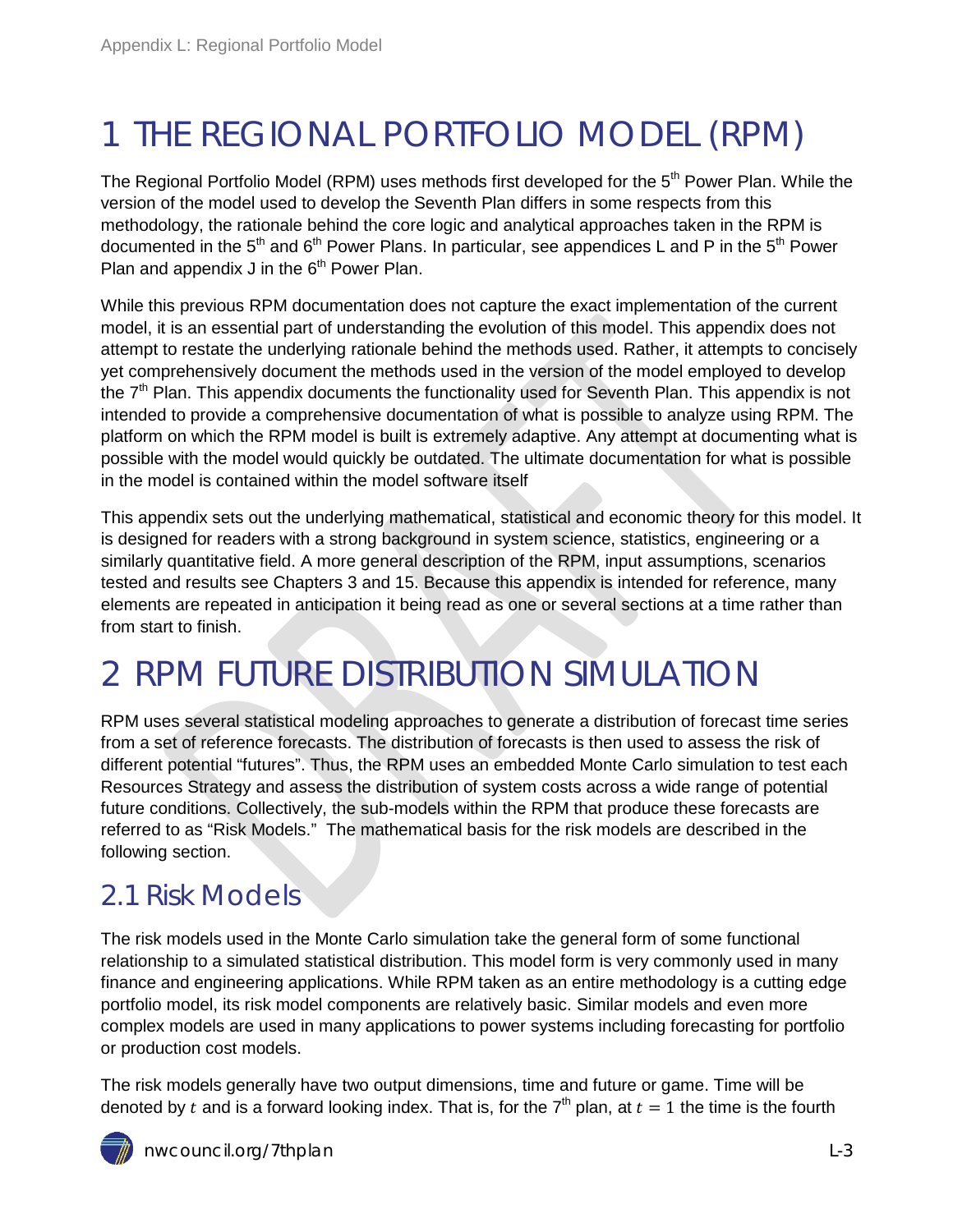quarter of 2015 at  $t = 2$  the time is the first quarter of 2016, etc. In the  $7<sup>th</sup>$  plan there are 80 quarters forecast, thus  $t = 1$  to 80 is the range for time. The future or game is a concept used in Monte Carlo simulations and will be denoted by i. In the 7<sup>th</sup> plan there are 800 futures, thus  $i = 1$  to 800 is the range. The futures are developed by repeatedly generating random variables, and computing a set of risk values at time  $t$ . The interpretation of set of futures at a particular time  $t$ , can be either 800 possible realizations of a particular time  $t$ , or 800 potential forecast futures at a time  $t$ .

Most of the risk models have very similar mechanics with the main differences being the parameters used. To illustrate the places where these mechanics are similar, the same mathematical notation has been adopted to describe these models. Each of these models is developed with independent random draws from simulated distributions. When reading the following sections it should be understood that every parameter and every distribution is a function of the risk model being described. It would be more explicit notation to show each parameter, term and distribution as a function of risk model being described, e.g.  $\alpha_F (Load Risk)$ ,  $P_{t,i} (Peak Demand Ratio)$  or  $\theta_{F,i}$ (Natural Gas Price Risk). For the sake of brevity and readability this notation is excluded and considered implicit in the description of the risk models.

### <span id="page-3-0"></span>2.1.1 Load Risk

 $\ddot{\phantom{a}}$ 

The RPM load model modifies a reference forecast that is input into the model. Let  $d_{Flat}(t)$  be the forecast for flat (aMW) electric load at time (or period)  $t$ . Then the forecast for future or game  $i$  is modified by two terms. The first term is defined as follows:

$$
P_{t,i} = e^{\alpha_F \theta_{F,i} + \alpha_L \theta_{L,i} (y_t - y_0) + \alpha_Q \theta_{Q,i} (y_t - y_0)^2} \quad 1, 2
$$

where  $y_t = year$  at time t;  $\alpha_F$ ,  $\alpha_L$  and  $\alpha_Q$  are parameters; and  $\theta_{F,i} \sim \theta_{L,i} \sim \theta_{Q,i} \sim N(0,1)$ , that is they are independent standard normal random variables. The second term is

$$
S_{t,i}=e^{\tau_{q_t}*\varepsilon_{W,i,t}} \quad \text{and} \quad
$$

where  $\tau_{q_t}$  are parameters that change by quarter where  $q_t = quarter$  at time t and  $\varepsilon_{W,i,t} \sim N(0,1)$  a normal random variable.

Given these terms, the load risk for future *i* at time  $t$ ,  $D_{Flat}(t, i)$  is

 $4$  Unlike the previous term, this term does vary over time. It also varies over each future; the only control on the variance is that each quarter has a different distribution. However, there is not a built in time dependence that is the realization of  $S_{t,i}$ does not depend on  $S_{t-1,i}$ .



 $1$  The random variables in this factor do not depend on time, so they are fixed throughout the simulation. This in part is intended to represent economic conditions that set a trajectory over the course of the study. Thus the correlation of  $P_{t,i}$ taken over time is strongly collinear. When considering the variance of this term, it would make little sense and obscure the underlying structure to take the variance over time. The variance over futures or games is what this term is designed to represent.

<sup>&</sup>lt;sup>2</sup> Note the F, Q and L notation is simply to represent the intercept, linear and quadratic parameter positions in the equation. This notation is used throughout this appendix.

 $3$  The random variables in this factor do depend on time but the distribution only depends on the quarter. This is in part to represent the impacts of weather or other seasonal factors on the load. The  $W$  in the notation is simply to represent that this term is related to weather and distinguishes it from the terms in the previous equation. Later a  $WN$  notation is used to represent variables that are "weather normalized". That is functions that exclude this term.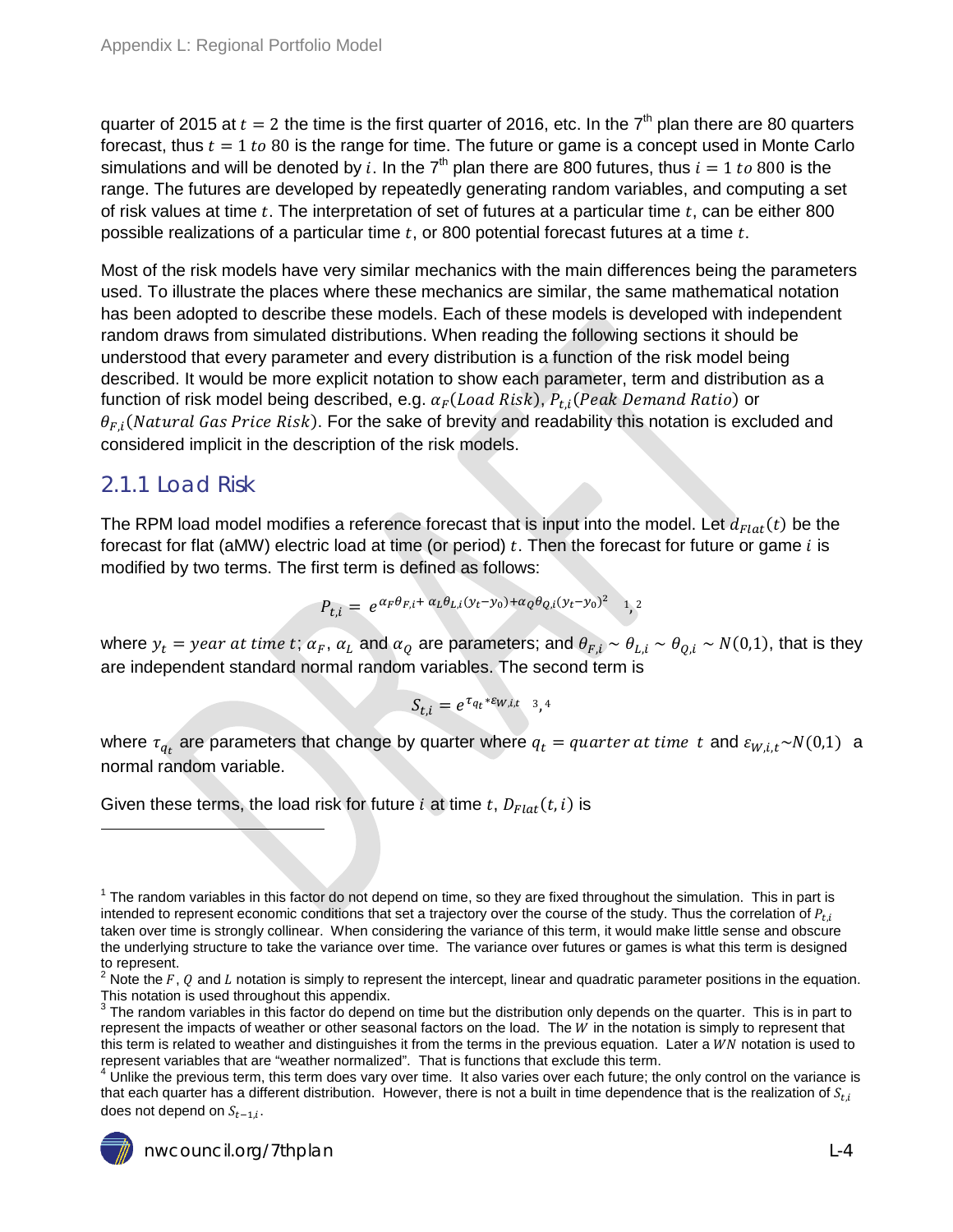$$
D_{Flat}(t,i) = P_{t,i} * d_{Flat}(t)
$$

Similarly the reference forecast for the weather-normalized load  $d_{WN}(t)$  at time t for future i is modified as

$$
D_{WN}(t,i) = P_{t,i} * S_{t,i} * d_{WN}(t)
$$

#### <span id="page-4-0"></span>2.1.2 Peak Demand Ratio

Similar to the load model a reference forecast is input into the peak demand ratio model. Let  $k_r(t)$ <sup>5</sup> be the peak ratio such that  $k_r(t) * d_{Flat}(t)$  is the expected peak at time t. Then, the forecast for future  $i$  is modified by two terms like the load risk variable. The first term is

$$
P_{t,i} = e^{\alpha_F \theta_{F,i} + \alpha_L \theta_{L,i} (y_t - y_0) + \alpha_Q \theta_{Q,i} (y_t - y_0)^2}
$$

where  $y_t = year$  at time t;  $\alpha_F$ ,  $\alpha_L$  and  $\alpha_Q$  are parameters; and  $\theta_{F,i} \sim \theta_{L,i} \sim \theta_{O,i} \sim N(0,1)$ , that is they are independent standard normal random variables. The second is

$$
S_{t,i} = e^{\tau_{q_t} * \varepsilon_{W,i,t}}
$$

where  $\tau_{q_t}$  are parameters that change by quarter and  $\varepsilon_{W,i,t} \sim N(0,1)$  a standard normal random variable.

Thus, the peak demand ratio for future i at time t,  $K_r(t, i)$  is

$$
K_r(t,i) = P_{t,i} * S_{t,i} * k_r(t)
$$

### <span id="page-4-1"></span>2.1.3 Natural Gas Price Risk

The RPM natural gas price model modifies a reference forecast that in input into the model. Let  $g(t)$ be the forecast at time  $t$ . The forecast for future  $i$  is modified by three terms. The first is

$$
P_{t,i} = e^{\alpha_F \theta_{F,i} + \alpha_L \theta_{L,i} (y_t - y_0) + \alpha_Q \theta_{Q,i} (y_t - y_0)^2}
$$

where  $y_t = year$  at time t;  $\alpha_F$ ,  $\alpha_L$  and  $\alpha_Q$  are parameters; and  $\theta_{F,i} \sim \theta_{L,i} \sim \theta_{Q,i} \sim N(0,1)$ , that is they are independent standard normal random variables. The second is

$$
S_{t,i} = e^{\tau_{q_t} * \varepsilon_{W,i,t}}
$$

where  $\tau_{q_t}$  are parameters that change by quarter and  $\varepsilon_{W,i,t} \sim N(0,1)$  a standard normal random variable.

The third term takes several factors that define start and end times where a "jump" factor is applied. For the factors take

<sup>&</sup>lt;sup>5</sup> The r here is to denote that this variable is a ratio and distinguish this from later use of the peak load. That is,  $K_r(t, i)$  is the ratio of peak to aMW load where as  $K(t, i)$  represents the peak load in MW



 $\overline{a}$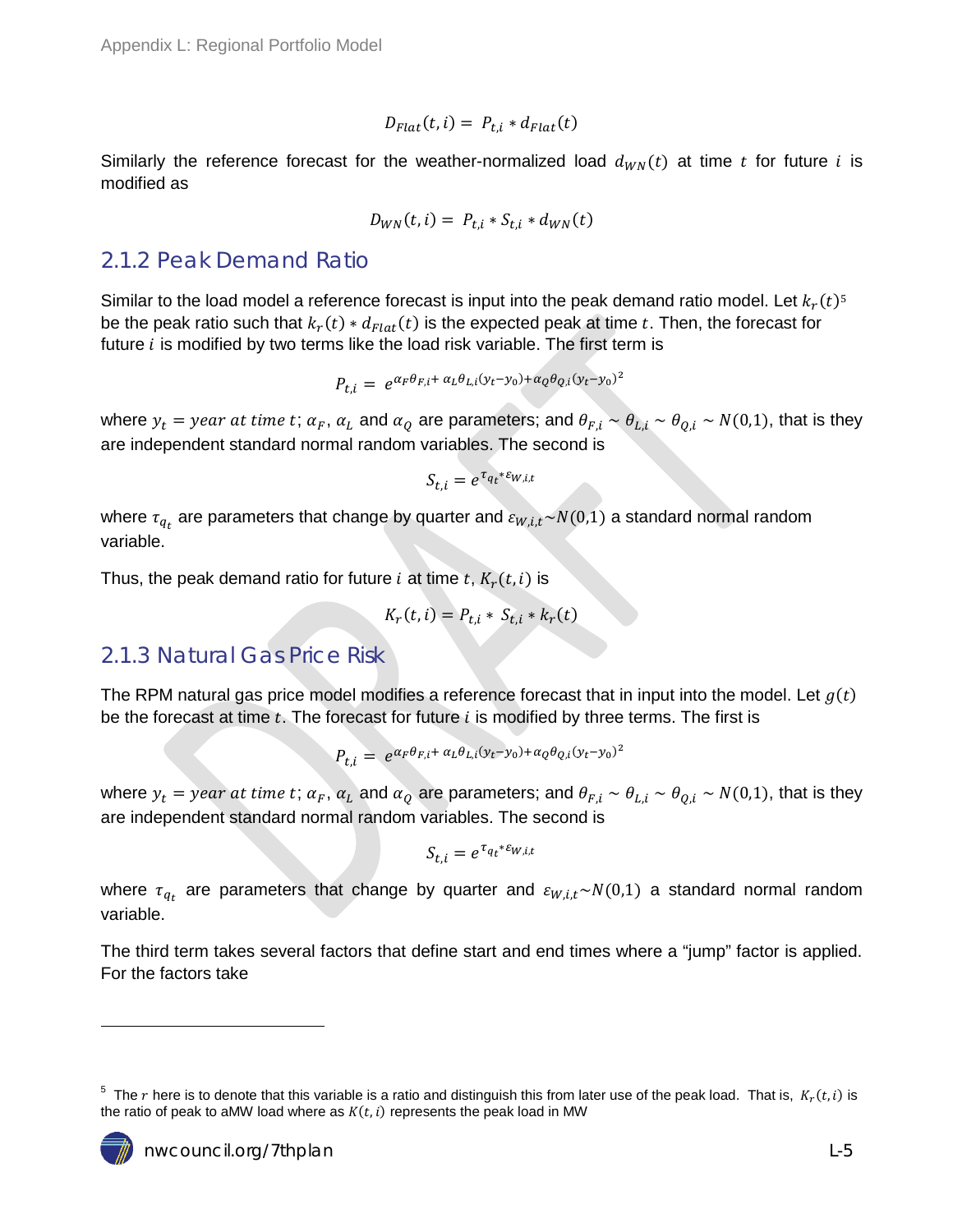$$
\phi_{s,1} = \beta_{i,1}
$$
  
\n
$$
\phi_{d,1} = \eta_{i,1}
$$
  
\n
$$
\phi_{r,1} = \eta_{i,1} e^{\omega_{i,1}}
$$
  
\n
$$
\phi_{s,2} = \phi_{s,1} + \phi_{d,1} + \phi_{r,1} + \beta_{i,2}
$$
  
\n
$$
\phi_{d,2} = \eta_{i,2}
$$
  
\n
$$
\phi_{r,2} = \eta_{i,2} e^{\omega_{i,2}}
$$

Then the third term is given by

$$
J_{t,i} = \prod_{j} e^{l_{\{\phi_{S,j} < y_t - y_0 < \phi_{S,j} + \phi_{d,j}\}} \omega_{i,j} - l_{\{\phi_{S,j} + \phi_{d,j} < y_t - y_0 < \phi_{S,j} + \phi_{d,j} + \phi_{r,j}\}} \omega_{i,j}/\gamma_{j}} \quad \text{6,7}
$$

Where  $\beta_{i,j} \sim Unif(a_j, b_j), \eta_{i,j} \sim Unif(c_j, d_j)$ , and  $\omega_{i,j} \sim Unif(e_j, f_j)$  and  $\gamma_j$  are scaling factors and  $a_j$ ,  $b_i$ ,  $c_i$ ,  $d_i$ ,  $e_i$  and  $f_i$  are parameters.

Given these three terms, the natural gas price for future  $i$  at time  $t$  is

$$
G(t,i) = P_{t,i} * S_{t,i} * J_{t,i} * g(t)
$$

### <span id="page-5-0"></span>2.1.4 Carbon Tax Risk (or Societal Damage Cost)

The RPM carbon tax risk model uses a few parameters to estimate a CO2 tax for the model.

$$
C(t,i) = I_{\{t>s_i\}} * min(1, u_i *^{S_i}/l) * q
$$

where  $s_i \sim Log N(\mu, \sigma)$  represents the first period in which the tax is applied and  $u_i \sim Unif(0,1)$  and  $\mu$ ,  $\sigma$ ,  $q$  and  $l$  are parameters.

#### <span id="page-5-1"></span>2.1.5 Electricity Price Risk

The RPM electricity price model modifies a reference forecast that in input into the model. Let  $m_{on}(t)$  be the on-peak electricity price forecast and  $m_{off}(t)$  be the off-peak electricity price forecast at time  $t$ . The forecast for future  $i$  is modified by two terms. The first is

$$
P_{t,i} = e^{\alpha_F \theta_{F,i} + \alpha_L \theta_{L,i} (y_t - y_0) + \alpha_Q \theta_{Q,i} (y_t - y_0)^2}
$$

where  $y_t = year$  at time t;  $\alpha_F$ ,  $\alpha_L$  and  $\alpha_O$  are parameters; and  $\theta_{F,i} \sim \theta_{L,i} \sim \theta_{O,i} \sim N(0,1)$ , that is they are independent standard normal random variables.

Note the  $s$ ,  $d$  and  $r$  notation represents terms the affect the start, duration and recovery period of a jump. These should be taken as simply representing the positions of the terms within the equation.



 $\overline{a}$ 

 $^6$  This factor represents a jump or temporary deviation from the baseline set by the  $P_{t,i}$  factor. In market prices this in part represents speculation or other impacts that drive markets away from underlying fundamentals.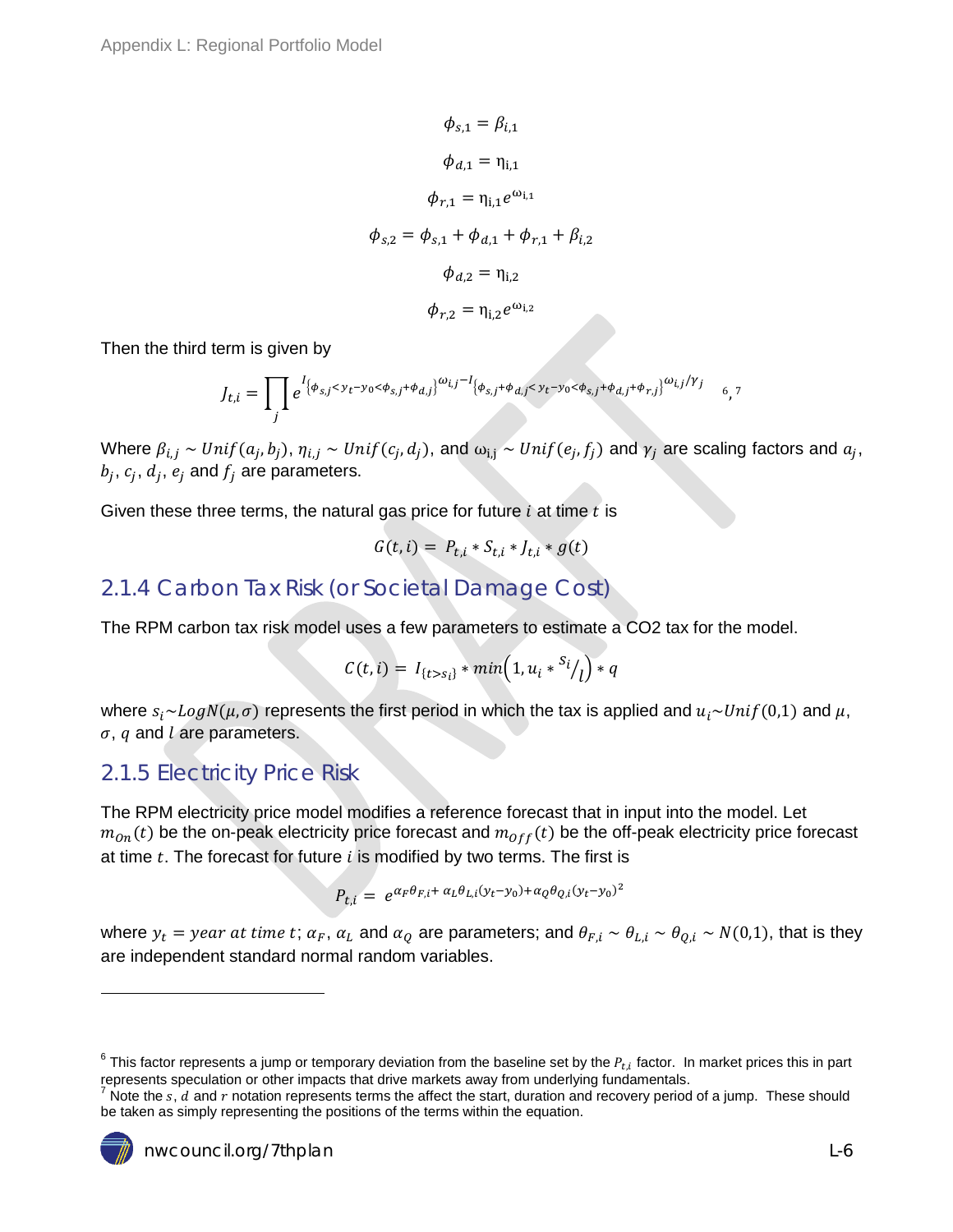Appendix L: Regional Portfolio Model

The second term is given by

$$
S_{t,i} = e^{\tau_{q_t} * \varepsilon_{W,i,t}}
$$

where  $\tau_{a_{t}}$  are parameters that change by quarter and  $\varepsilon_{W,i,t} \sim N(0,1)$  a standard normal random variable.

The third term takes several factors that define start and end times where a "jump" factor is applied. For the factors take

$$
\phi_{s,1} = \beta_{i,1}
$$
\n
$$
\phi_{d,1} = \eta_{i,1}
$$
\n
$$
\phi_{r,1} = \eta_{i,1} e^{\omega_{i,1}}
$$
\n
$$
\phi_{s,2} = \phi_{s,1} + \phi_{d,1} + \phi_{r,1} + \beta_{i,2}
$$
\n
$$
\phi_{d,2} = \eta_{i,2}
$$
\n
$$
\phi_{r,2} = \eta_{i,2} e^{\omega_{i,2}}
$$

Then the third term is given by

$$
J_{t,i} = \prod_{j} e^{i \left\{\phi_{s,j} < y_t - y_0 < \phi_{s,j} + \phi_{d,j}\right\}^{\omega_{i,j} - 1} \left\{\phi_{s,j} + \phi_{d,j} < y_t - y_0 < \phi_{s,j} + \phi_{d,j} + \phi_{r,j}\right\}^{\omega_{i,j}/\gamma_{j}}
$$

Where  $\beta_{i,j} \sim Unif(a_j, b_j), \eta_{i,j} \sim Unif(c_j, d_j)$ , and  $\omega_{i,j} \sim Unif(e_j, f_j)$  and  $\gamma_j$  are scaling factors and  $a_j$ ,  $b_j, c_j, d_j, e_j$  and  $f_j$  are parameters.

The fourth term scales the distribution according to the forecasts of gas price  $g_t$ , load  $d_t$  and hydro  $h_t$ . It also uses a systematic sampling of hydro  $H_{t,i}$  as well as the risk model outputs for the natural gas price  $G_{t,i}$  and the load  $D_{t,i}$ .

$$
B_{t,i} = \frac{G_{t,i}^{\rho_1} e^{\rho_2 D_{t,i} + \rho_3 H_{t,i}}}{g_t^{\rho_1} e^{\rho_2 d_t + \rho_3 h_t}}
$$

Where  $\rho_i$  are parameters. Given these four terms and the carbon tax price  $C(t, i)$ , the on-peak electricity price for the east zone for future  $i$  at time  $t$  is

$$
M_{on}(t,i) = P_{t,i} * S_{t,i} * B_{t,i} * J_{t,i} * m_{on}(t) + C(t,i) * \frac{k}{2000}
$$

and the off-peak electricity price for the east zone for future  $i$  at time  $t$  is

$$
M_{Off}(t,i) = P_{t,i} * S_{t,i} * B_{t,i} * J_{t,i} * m_{Off}(t) + C(t,i) * \frac{k}{2000}
$$

where  $k$  is a parameter representing the CO2 emissions associated with market power.

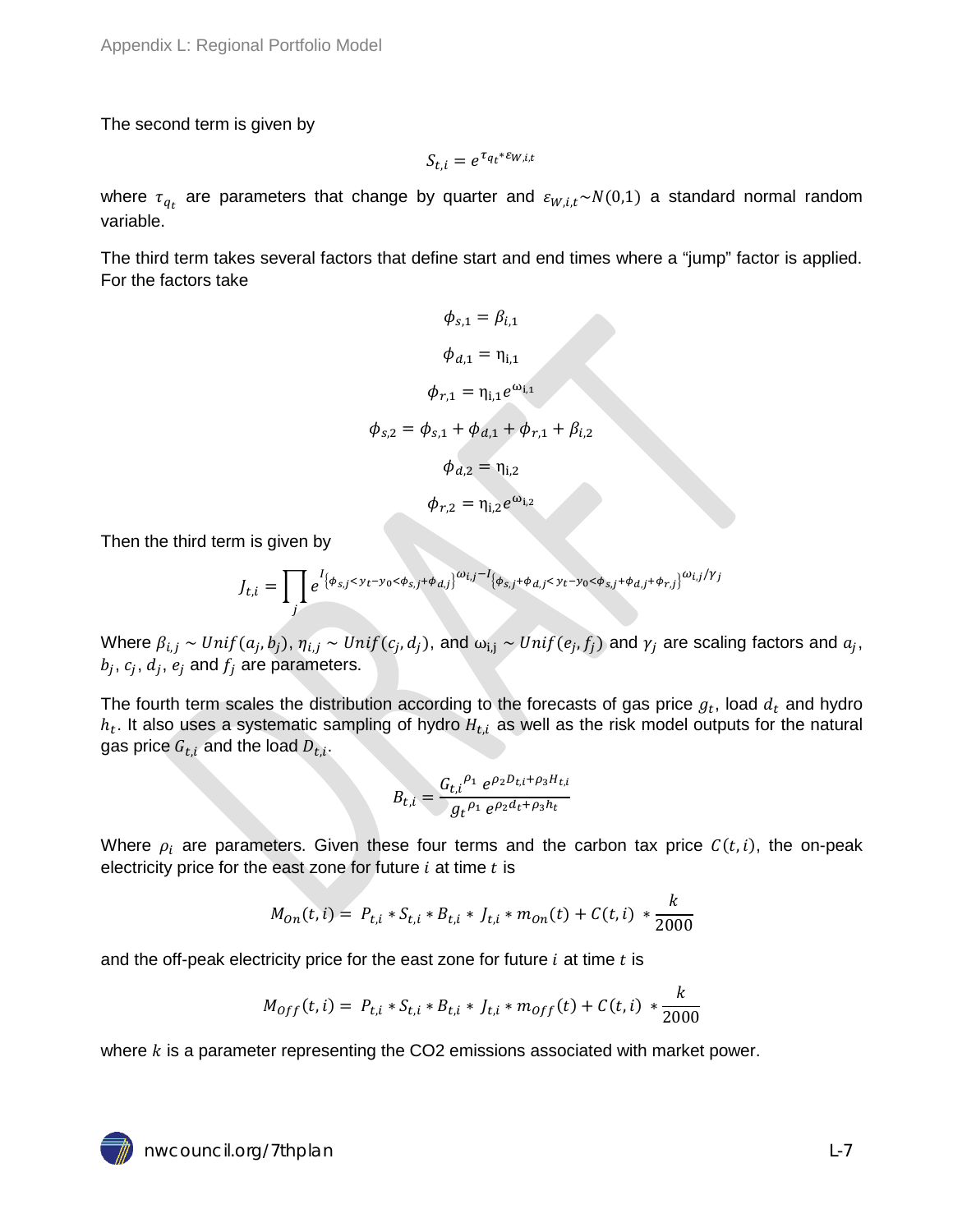### <span id="page-7-0"></span>2.1.6 Renewable Energy Credit Value Risk

The RPM REC value risk model modifies a reference forecast that is input into the model. It is similar to the other risk models. The forecast,  $r_t$ , for future i is modified by two terms. The first is

$$
P_{t,i} = e^{\alpha_F \varepsilon_{F,i} + \alpha_L \varepsilon_{L,i} (y_t - y_0) + \alpha_Q \varepsilon_{Q,i} (y_t - y_0)^2}
$$

where  $y_t = year$  at time t;  $\alpha_F$ ,  $\alpha_L$  and  $\alpha_Q$  are parameters; and  $\varepsilon_{F,i} \sim \varepsilon_{L,i} \sim \varepsilon_{O,i} \sim N(0, 0.15)$ , that is they are independent normal random variables. The second is

 $S_{t,i} = e^{\tau_{q_t} * \varepsilon_{W,i,t}}$ 

where  $\tau_{q_t}$  are parameters that change by quarter and  $\varepsilon_{W,i,t} \sim N(0,1)$  a standard normal random variable. Given these two terms, the REC price for future *i* at time  $t$ ,  $R_{t,i}$ , is

$$
R_{t,i} = P_{t,i} * S_{t,i} * r_t
$$

## <span id="page-7-1"></span>2.2 Futures Functions

The risk models produce simulation series that have time and future or game indices. In some cases these series are directly used in the simulation. However, in others the series are transformed for use in the simulation. There are also transformations of input data before it is used in the simulation. These functional transformations are documented in this section.

### <span id="page-7-2"></span>2.2.1 Load

With the above risk model there are four risk-informed load time series that are calculated for use in RPM. These are:

- flat electric load forecast for on-peak periods
- flat electric load forecast for off-peak periods
- weather normalized load forecast on-peak periods
- weather normalized load forecast off-peak periods.

The flat electric on-peak load at time  $t$  for future  $i$  for is

$$
D_{Flat,On}(t,i) = D_{Flat}(t,i) \ast k_{On}(t)
$$

where  $k_{on}(t)$  is a forecast multiplier based on the ratio of the on-peak load to the flat load. Similarly the flat electric off-peak load at time  $t$  for future  $i$  is

$$
D_{Flat,Off}(t,i) = D_{Flat}(t,i) \ast k_{Off}(t)
$$

where  $k_{off}(t)$  is a forecast multiplier based on the ratio of the off-peak load to the flat load.

The weather-normalized on-peak load at time  $t$  for future  $i$  is

$$
D_{WN,On}(t,i) = D_{WN}(t,i) * k_{On}(t)
$$

and the weather-normalized off-peak load at time  $t$  for future  $i$  is

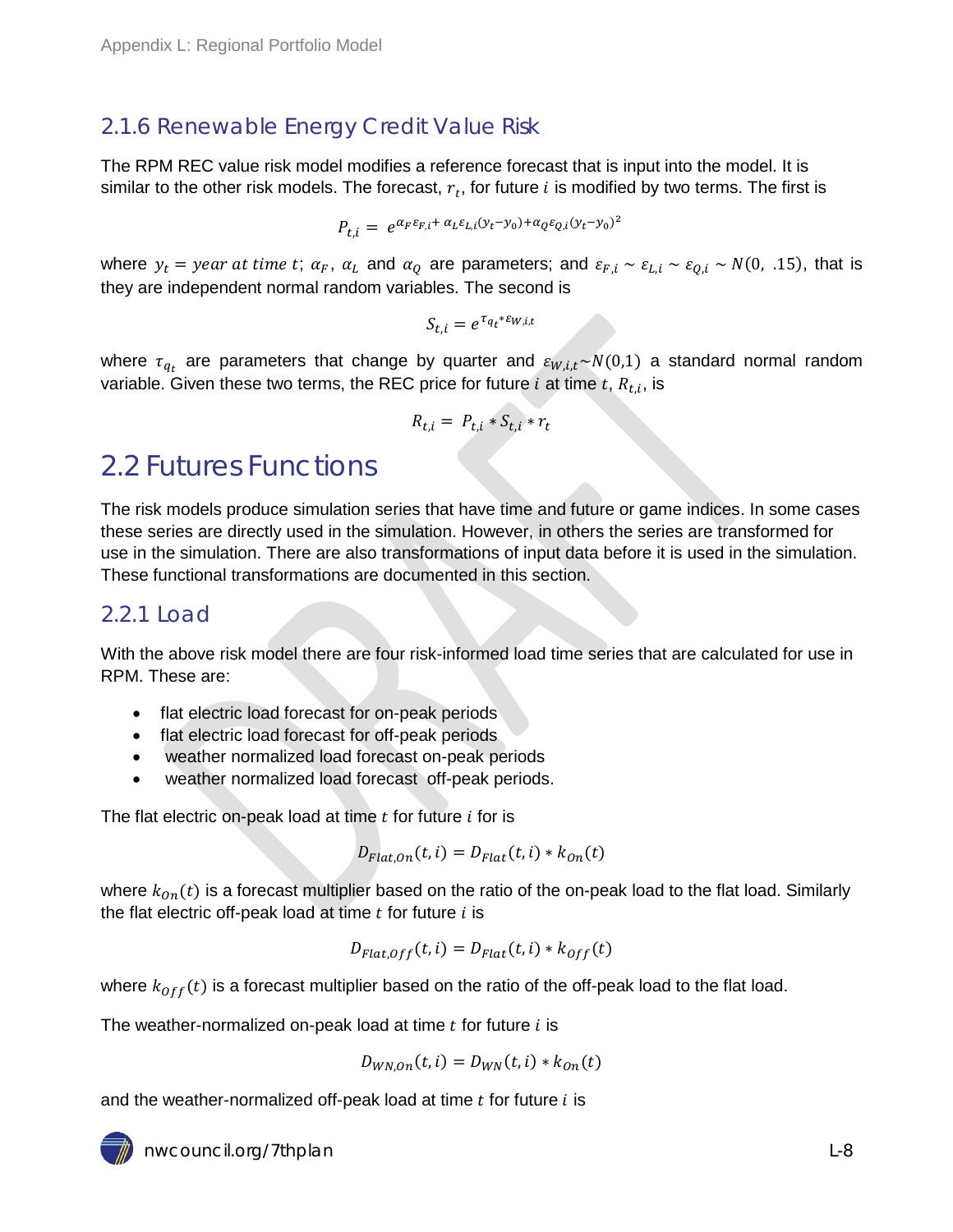$$
D_{WN,Off}(t,i) = D_{WN}(t,i) * k_{Off}(t)
$$

### <span id="page-8-0"></span>2.2.2 Natural Gas

With the above risk model there are two risk-informed natural gas time series that are calculated for use in the RPM. These are the natural gas prices for the west zone and the natural gas prices for the east zone. The price for the west zone is simply the price calculated by the risk model that is

$$
G_{\mathit{West}}(t,i) = G(t,i)
$$

The price for the east zone is

$$
G_{East}(t, i) = \max(v, G(t, i) - u(t))
$$

where  $\nu$  is a parameter representing the minimum price for natural gas and  $u(t)$  is a forecast of the difference in price between the east and the west zones.

### <span id="page-8-1"></span>2.2.3 Electricity Price

With the above risk model there are four risk-informed electricity market price time series. Two are from the east zone and are given above, that is for on-peak

$$
M_{East,On}(t,i) = M_{On}(t,i)
$$

And for off-peak in the east zone

$$
M_{East,Off}(t,i) = M_{Off}(t,i)
$$

For the west zone there is an adder for both on-peak and off-peak,  $W_{on}(t)$  and  $W_{off}(t)$  respectively. That is, for the west zone the on-peak electricity price is

$$
M_{West,On}(t,i) = M_{On}(t,i) + W_{On}(t)
$$

And for the west zone the off-peak electricity price is

$$
M_{West,Off}(t,i) = M_{Off}(t,i) + W_{Off}(t)
$$

### <span id="page-8-2"></span>2.2.4 Hydro Generation

The hydro generation time series is a function of the 80 water years. The RPM is setup to select a random water year and then proceed sequentially from that water year through the 20 year run time. That is, if  $h_{West,On}(q)$  is the hydro generation for quarter q of the historic record,  $1 \le q \le 80 * 4$  for the 80 water years. And  $h_{West,Off}(q)$ ,  $h_{East,On}(q)$  and  $h_{East,Off}(q)$  are defined similarly, then the time series for on-peak hydro generation for future  $i$  at time  $t$  is

$$
H_{West,On}(t,i) = h_{West,On}(j+t)
$$

where  $i \sim DiscreteUnif(1,80 * 4 - 3)$ . Similarly

$$
H_{West,Off}(t,i) = h_{West,Off}(j+t)
$$

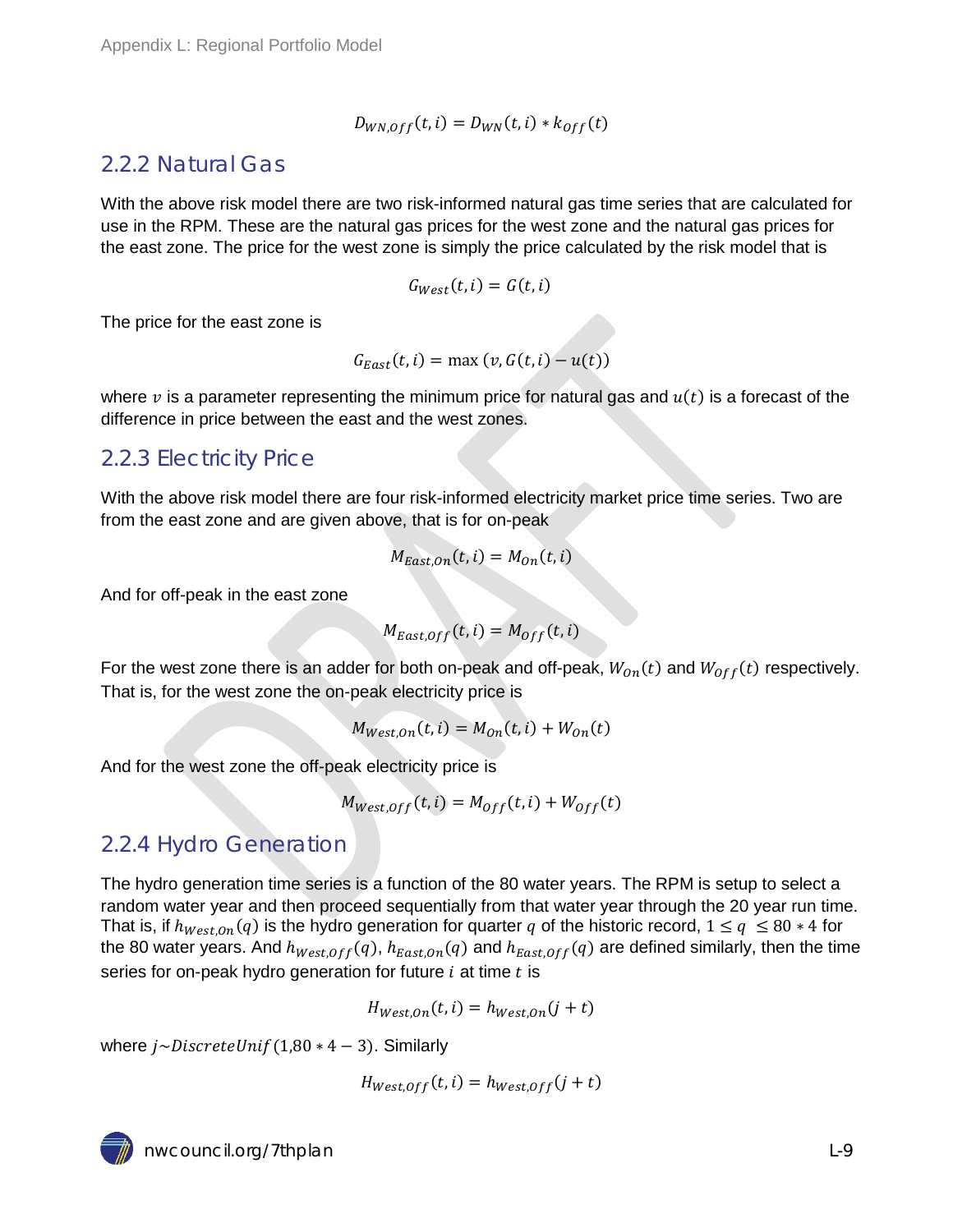$H_{Fast\,On}(t, i) = h_{East\,On}(j + t)$ 

 $H_{East,Off}(t, i) = h_{East,Off}(j + t)$ 

## <span id="page-9-0"></span>3 ESTIMATING PARAMETERS FOR RPM

The RPM has many parameters and input assumptions that drive the model results.. These parameters and input assumptions are based on a variety of sources including Council forecasts, historic data and expert opinions from the Council's advisory committees and others. This section documents the process of estimating these parameters.

### <span id="page-9-1"></span>3.1 Load Model

The primary component used for scaling the load model is of the form

$$
P_{t,i} = e^{\alpha_F \theta_{F,i} + \alpha_L \theta_{L,i} (y_t - y_0) + \alpha_Q \theta_{Q,i} (y_t - y_0)^2}
$$

If you consider that the random variables  $\theta_{F,i} \sim \theta_{L,i} \sim \theta_{Q,i} \sim N(0,1)$  do not depend on time then this equation can be seen as only depending on time through the year of the simulation. The load forecast for the  $7<sup>th</sup>$  plan has a high, medium and low forecast. A regression is used to ensure that this risk model's load forecast have a range that is based on those forecasts. The parametric assumptions underlying the model require that two point estimates be used to fit the distribution. To use three parameters would require some simplification or mechanics to alter the underlying distribution that do not currently exist in the model. That is, if  $H_t$ ,  $M_t$  and  $L_t$  are the high, medium and low load forecasts respective then use regression to find  $a, b$  and  $c$  in

$$
\ln(H_t/M_t) = a + b(y_t - y_0) + c(y_t - y_0)^2 + \epsilon
$$

Use the same procedure to assess the fit with  $ln(L_t/M_t)$ . If the inverse of the fit greatly deviates from  $ln(H_t/M_t)$  then it's possible that the underlying parametric assumptions do not fit well with the forecasts.

This can be done in both cases as if the random variables are fixed values because they do not depend on time. The problem is how to alter these values to give the desired range.

While it may be possible to use a more complicated model with multiplicative errors, the easier thing is to recognize that in simple regression there is normally error around the estimation of the coefficients. If we assume that the distribution for  $b$  has zero expectation, we can take the value from the regression to be a measure of the spread. Now since  $\theta_{L,i} \sim N(0,1)$ 

$$
\alpha_L * \theta_{L,i} \sim N(0,\alpha_L)
$$

We want a value where the probability of exceeding it is .85, which is the probability associated with the high load forecast. Since we have normality

$$
Pr[\alpha_L * \varepsilon_{L,i} < \alpha_L * z_{.85}] = .85
$$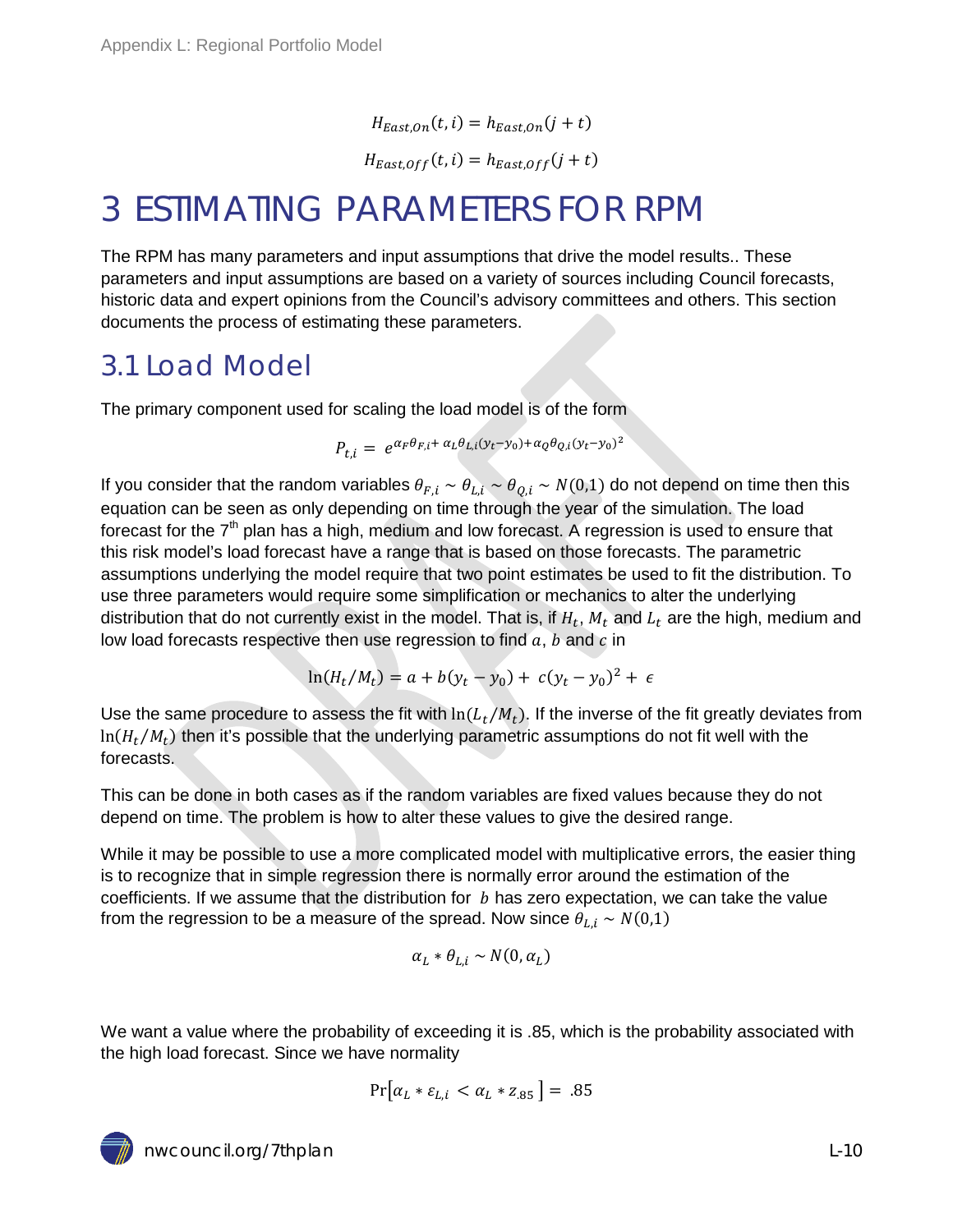Thus we set

$$
b=\alpha_L * z_{.85}
$$

Which implies

$$
\alpha_L = \frac{b}{z_{.85}}
$$

So taking b from the regression above it is possible to construct an estimate for  $\alpha_L$  with a specified probability of exceeding a range.

The same method applies to the values for  $a$  and  $c$  above. This allows for RPM to be directly tied to the range implied by the load forecast.

The seasonal component adds some variability based on the quarter. The factor only depends on the quarter since it is of the form

$$
S_{t,i} = e^{\tau_{q_t} * \varepsilon_{W,i,t}}
$$

The best way to accomplish this is to estimate seasonality based on the historic volatility. However, most the Direct Service Industries (large industrial customers served by Bonneville) no longer operate in the region. These customers operation was highly cyclical due to global commodity prices. Therefore, historical regional load data needs to be adjusted to avoid carrying forward volatility that would not occur in the future. If we assume the seasonal factor is not intended to shape, then we know the expectation for each quarter should be zero. Thus

$$
\ln(S_{t,i}) = \tau_{q_t} * \varepsilon_{W,i,t}
$$

where  $\varepsilon_{W,i,t}$  is a standard normal distribution with zero expectation and  $\tau_{q_t}$  is a scaling factor. So taking the adjusted history first normalize each quarter by the annual average and then normalize the resulting shapes by the average quarterly shape. That creates a sample similar to  $S_{t,i}$  which can be used to estimate the standard deviation for each quarter.

## <span id="page-10-0"></span>3.2 Natural Gas Price Model

Similar to the load model, regression is used to estimate the annual growth component. That is, if  $H_t$ ,  $M_t$  and  $L_t$  are the high, medium and low load forecasts respective then use regression to find a,  $h$  and  $c$  in

$$
\ln(H_t/M_t) = a + b(y_t - y_0) + c(y_t - y_0)^2 + \epsilon
$$

This is exactly the same as in the load model except that the forecasts  $H_t$ ,  $M_t$  and  $L_t$  would be different and thus when you solve for  $a, b$  and  $c$  the parameters would be different.

The seasonal component adds some variability based on the quarter. The factor only depends on the quarter since it is of the form

$$
S_{t,i} = e^{\tau_{q_t} * \varepsilon_{W,i,t}}
$$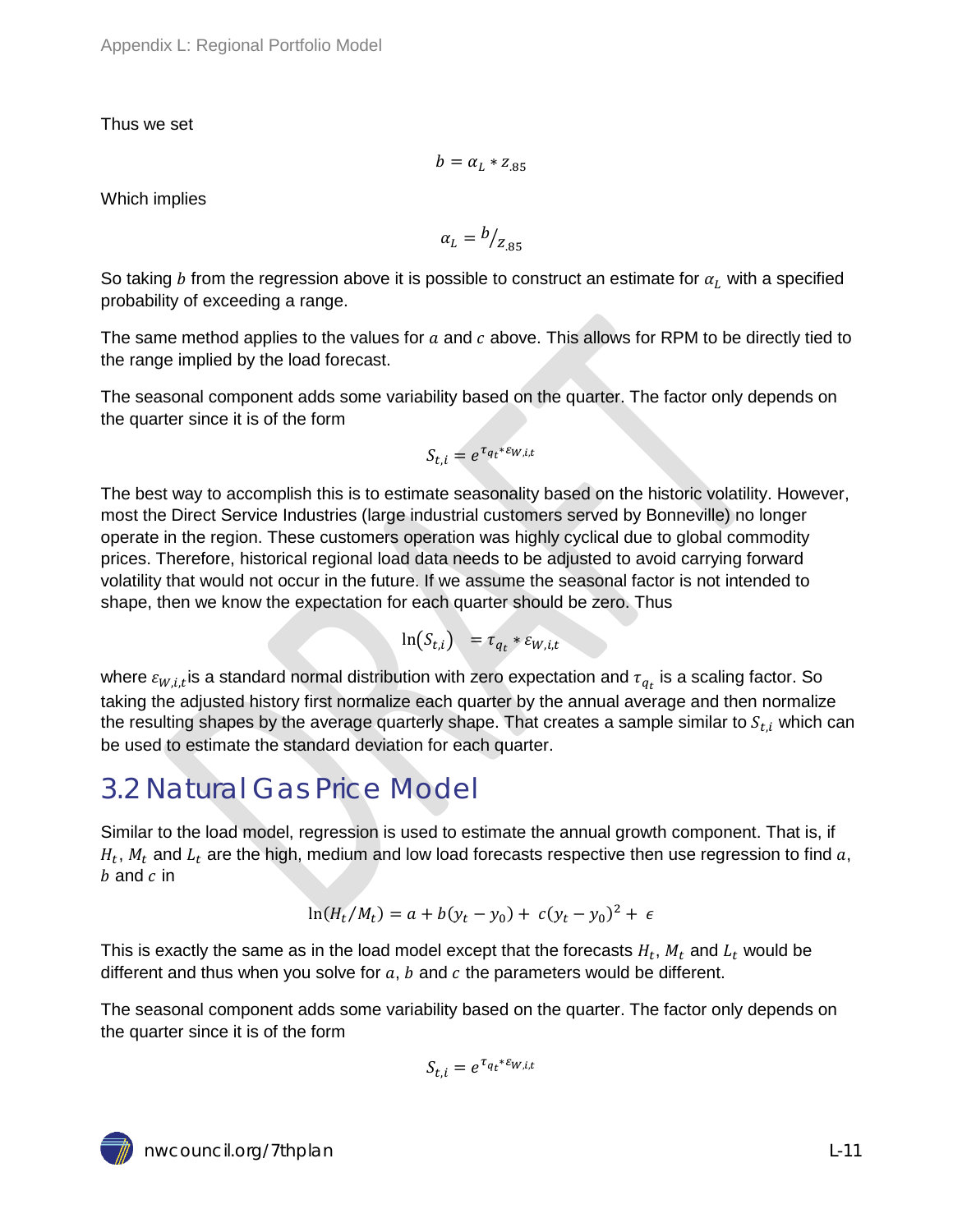The best way to accomplish this is to estimate seasonality based on the historic volatility. To do this the annual average natural gas price at Henry Hub was taken starting in 1985 and each quarter's average price was used to calculate ratio of the quarterly average price to the annual average price. These factors were then collected by quarter. The standard deviation of the log of these factors is what is used to estimate the seasonal factor  $\tau_{q_t}.$ 

The two price models include a jump factor that simulates the risk of market-based price deviations as described above. While there are historic deviations that may fall into this type of pricing change, there are not enough to use in estimating most of the parameters for this model. Thus the inputs used are based on testing the narrative of a persistent price change that could impact decisions on constructing resources. The size of the deviation is estimated based on the largest quarterly deviation from the data used in estimating the seasonal factor.

## <span id="page-11-0"></span>3.3 Electricity Price Model

Similar to the load model, regression is used to estimate the annual growth component. That is, if  $H_t$ ,  $M_t$  and  $L_t$  are the high, medium and low load forecasts respective then use regression to find a,  $b$  and  $c$  in

$$
\ln(H_t/M_t) = a + b(y_t - y_0) + c(y_t - y_0)^2 + \epsilon
$$

This is exactly the same as in the load model except that the forecasts  $H_t$ ,  $M_t$  and  $L_t$  would be different and thus when you solve for  $a, b$  and  $c$  the parameters would be different.

The seasonal component adds some variability based on the quarter. The factor only depends on the quarter since it is of the form

$$
S_{t,i}=e^{\tau_{q_t}*\varepsilon_{W,i,t}}
$$

The best way to accomplish this is to estimate seasonality based on the historic volatility. To do this the annual average electricity price at Mid-C was taken starting in 1996 and each quarter's average price was used to calculate ratio of the quarterly average price to the annual average price. These factors were then collected by quarter. The standard deviation of the log of these factors is what is used to estimate the seasonal factor  $\tau_{q_t}.$ 

The two price models include a jump factor that simulates the risk of market-based price deviations as described above. While there are historic deviations that may fall into this type of pricing change, there are not enough to use in estimating most of the parameters for this model. Thus the inputs used are based on testing the narrative of a persistent price change that could impact decisions on constructing resources. The size of the deviation is estimated based on the largest quarterly deviation from the data used in estimating the seasonal factor.

The electricity price model also includes parameters that correlate the electricity price with the natural gas price, load and hydro futures. That is given the forecasts of gas  $g_t$ , load  $d_t$  and hydro  $h_t$ , the future is altered by a factor

$$
B_{t,i} = \frac{G_{t,i}{}^{\rho_1} e^{\rho_2 D_{t,i} + \rho_3 H_{t,i}}}{g_t{}^{\rho_1} e^{\rho_2 d_t + \rho_3 h_t}}
$$

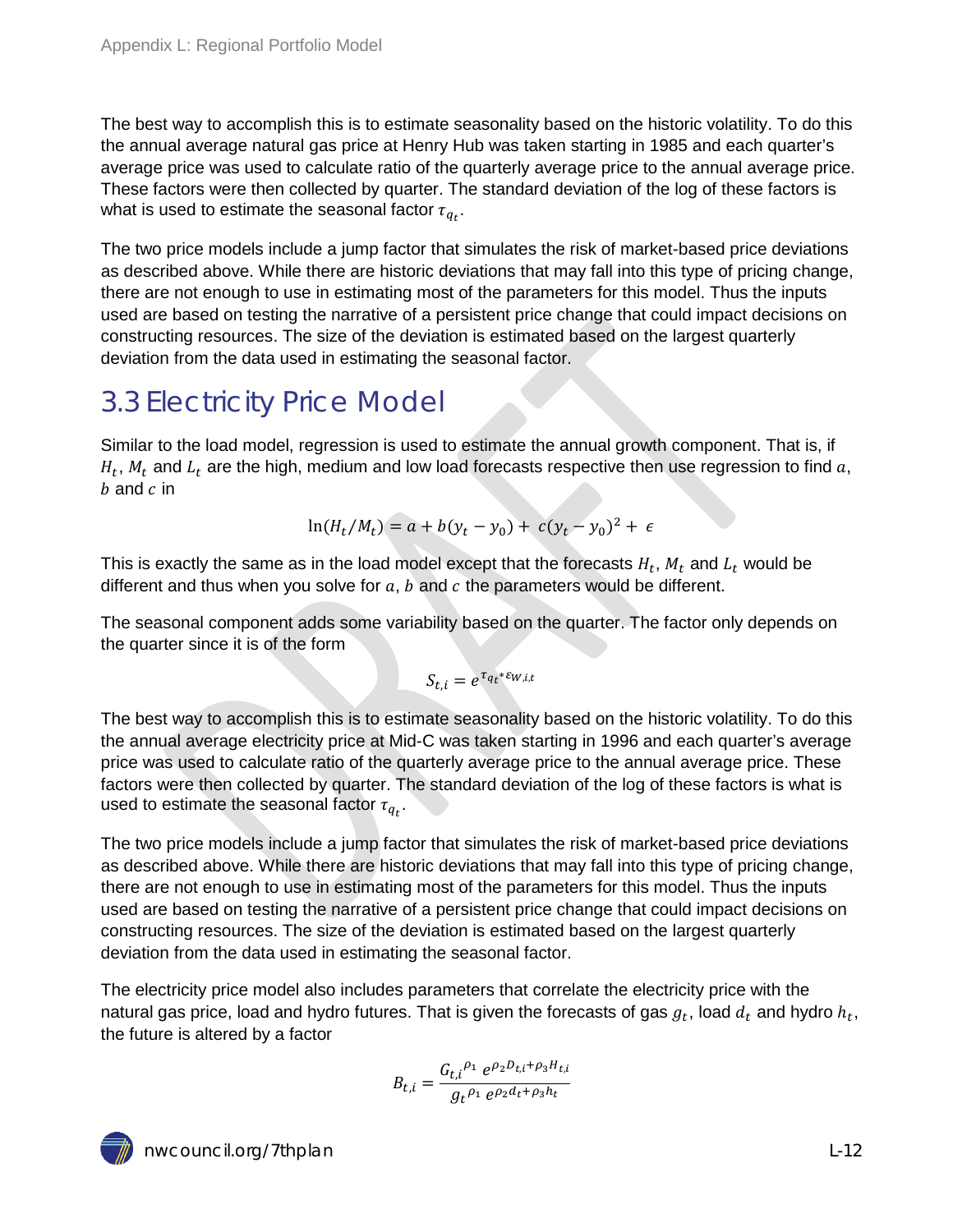Where hydro is  $H_{t,i}$ , the natural gas price is  $G_{t,i}$  and the load is  $D_{t,i}$ . So the parameters to estimate are  $\rho_1$ ,  $\rho_2$  and  $\rho_3$ . This is done by regressing the log of the historic Mid-C on-peak price against the historic hydro, natural gas price and load.

## <span id="page-12-0"></span>3.4 Peak to aMW Ratio

Similar to the load model, regression is used to estimate the annual growth component. The difference with estimating the parameters for the peak is that it first must be turned into a ratio of the peak forecast associated with the high load forecast to the aMW forecast. That is in this case take  $H_t = \frac{K_{H,t}}{D_{H,t}}$  where  $K_{H,t}$  is the peak forecast associated with the energy (aMW) load forecast,  $D_{H,t}$ .

Now using regression, in the same manner as the other models, take similar definitions for  $M_t$  and  $L_t$ and find  $a, b$  and  $c$  in

$$
\ln(H_t/M_t) = a + b(y_t - y_0) + c(y_t - y_0)^2 + \epsilon
$$

Once again in this context the forecasts  $H_t$ ,  $M_t$  and  $L_t$  would be different and thus when you solve for  $a, b$  and  $c$  the parameters would be different.

To estimate the seasonality the historic peak to aMW ratio is calculated and then the standard deviation of the log of these ratios grouped by quarter is used as the estimate for the parameter.

## <span id="page-12-1"></span>3.5 Table of 7th Plan Parameters

The following tables give the estimated parameters that were input into the RPM. However, these parameters are functions of the data that were used for estimates. To the extent that these data are not available in other chapters or appendices, they are available as data sets for this appendix on the Council's website for the  $7<sup>th</sup>$  plan.

<span id="page-12-2"></span>

| Model                    | Offset $(a)$ | Linear $(b)$  | Quadratic $(c)$ |
|--------------------------|--------------|---------------|-----------------|
| Load                     | 0.01044248   | 0.07857033    | $-0.02182819$   |
| <b>Natural Gas</b>       | 0.13490437   | 0.01671502    | -0.00016392     |
| <b>Electricity Price</b> | 0.08475625   | 0.01313602    | -0.00009875     |
| Peak to aMW Ratio        | 0.01246383   | $-0.00000600$ | 0.00000383      |
| <b>REC Prices</b>        | 0.30000000   | 0.00000000    | 0.00000000      |

|  |  | Table L - 1: Parameters from Regression Estimates |  |
|--|--|---------------------------------------------------|--|
|  |  |                                                   |  |

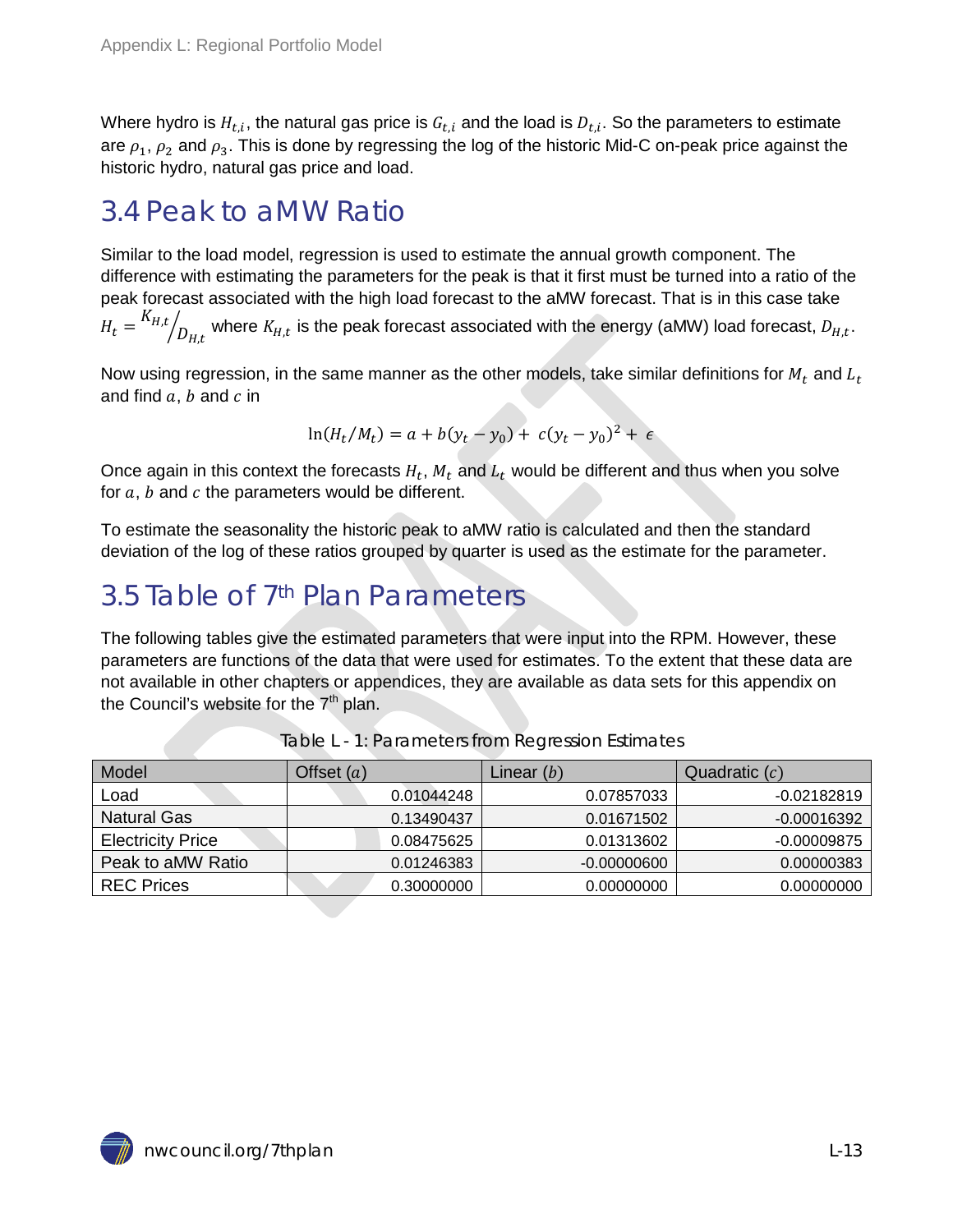<span id="page-13-2"></span>

| Model                    | Mean   | Standard Deviation $(\tau_{q_t})$ |
|--------------------------|--------|-----------------------------------|
| Load                     | 0.0000 | 0.0076                            |
| <b>Natural Gas</b>       | 0.0000 | 0.0748                            |
| <b>Electricity Price</b> | 0.0000 | 0.1313                            |
| Peak to aMW Ratio        | 0.0000 | 0.0200                            |
| <b>REC Prices</b>        | 0.0000 | 0.1500                            |

#### Table L - 2: Parameters from Seasonality Estimates

<span id="page-13-3"></span>

| Model       | Jump $#$ | <b>Start</b><br>Min $(a_i)$ | <b>Start</b><br>Max $(b_i)$ | <b>Duration</b><br>Min $(c_i)$ | Duration<br>Max $(d_i)$ | Size Min<br>$(e_i)$ | Size Max<br>$(f_i)$ | Recovery<br>Factor<br>$(\gamma_i)$ |
|-------------|----------|-----------------------------|-----------------------------|--------------------------------|-------------------------|---------------------|---------------------|------------------------------------|
| Natural     |          |                             | 40                          | 0.25                           | 8                       | $-0.4583$           | 0.4518              | 10                                 |
| Gas         |          |                             | 41                          | 0.25                           | 8                       | $-0.4583$           | 0.4518              | 10 <sup>1</sup>                    |
| Electricity |          |                             | 40                          | 0.25                           | 8                       | $-1.7186$           | 0.7439              | 10                                 |
| Price       |          | 4                           | 44                          | 0.25                           | 8                       | $-1.7186$           | 0.7439              | 10 <sup>°</sup>                    |

#### Table L - 3: Parameters from Jump Estimates

#### Table L - 4: Electricity Price Correlation Coefficients

<span id="page-13-4"></span>

| <b>Correlated Series</b> | Coefficient |
|--------------------------|-------------|
| Gas Price $(\rho_1)$     | 1.570000    |
| Load $(\rho_2)$          | 0.000088    |
| Hydro $(\rho_3)$         | $-0.000049$ |

# <span id="page-13-0"></span>4 RPM RESOURCE SELECTION

A significant portion of the logic for the RPM is designed to test the cost of a resource strategy. A resource strategy restricts the available resources to determine how costs would change if some resource decisions were unavailable to a planner. Still, the decision to build a resource is based on the conditions within the future being tested. For example, when a future has lower market prices, less conservation is developed relative to a future with higher market prices. This section discusses the methods for selecting which resources of those that are available in a resource strategy are acquired within each future.

## <span id="page-13-1"></span>4.1 Optioning Logic for Thermal and Demand Response Resources

The resource strategy determines the maximum number of a resource that can be built within a decision period. Decision periods are selected in the model by identifying particular quarters in which decisions are made to construct new thermal, renewable or demand response resources for economics or adequacy. For the  $7<sup>th</sup>$  plan the RPM is setup so that the first 6 years have on decision period per year and the remainder of the study has a decision period every other year. When the

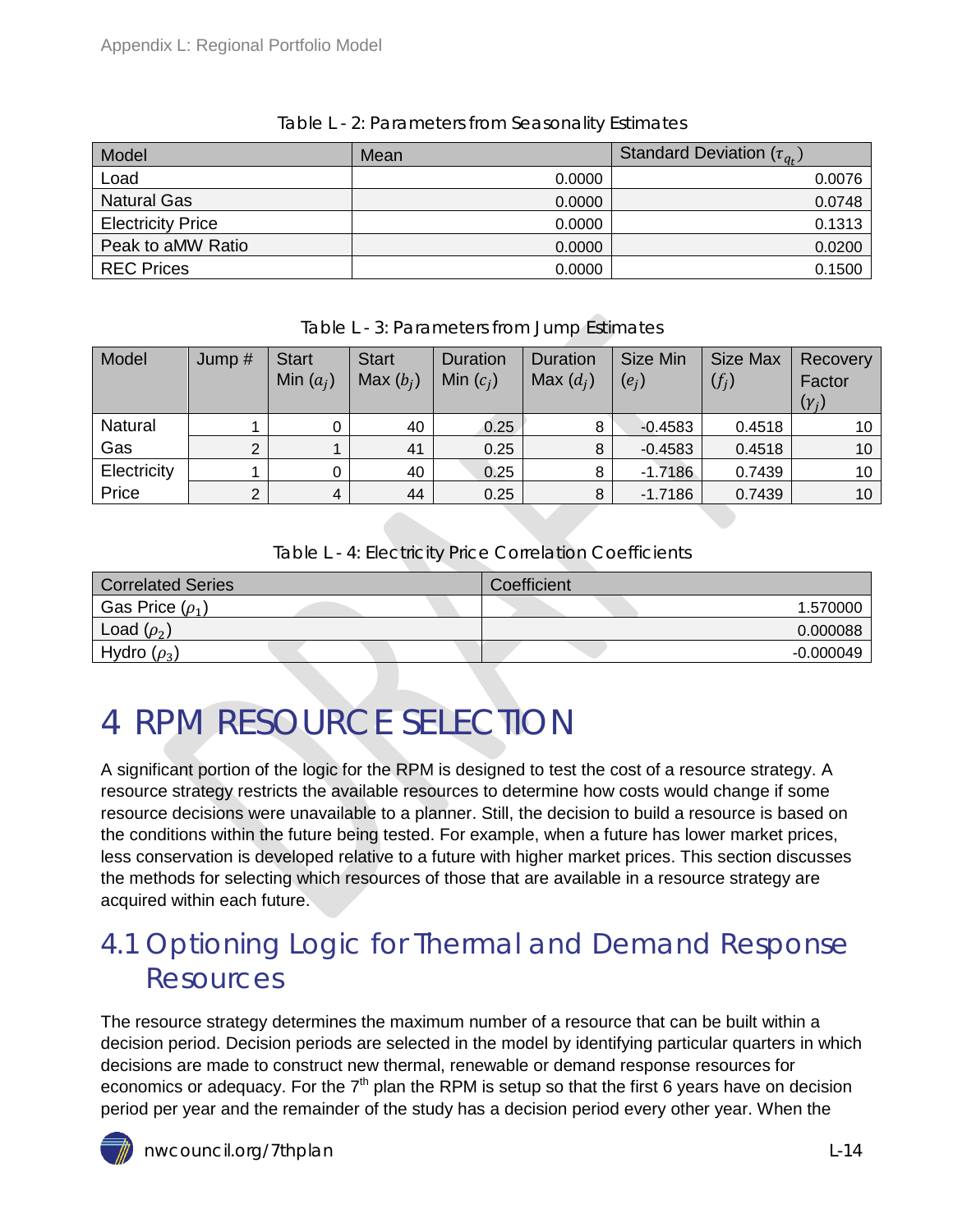model forecasts that a resource will be economic then all available units are constructed. When the model forecasts an adequacy need then it constructs the number of resources required meeting adequacy standards up to the maximum number of resources. Note the model cannot construct more resources than are optioned even if this leads to not meeting adequacy standards.

## <span id="page-14-0"></span>4.2 Conservation Acquisition

The acquisition of conservation is based on a target price relative to a smoothed two-year average of the previous simulated market prices. The RPM does not option conservation per se, rather it buys conservation at a pace consistent with changing market conditions. However, simply purchasing conservation at market price would not test different strategies for acquisition. Thus a fixed adder to the market price is altered as part of a different resource strategy. Any available conservation that is under the smoothed market price plus the adder is purchased. This decision is made each quarter rather than each decision period.

### <span id="page-14-1"></span>4.2.1 Types of conservation

Two different types of conservation are modeled in the RPM. The first type is lost opportunity and the second type is discretionary (or retrofits). Lost opportunity conservation measures are measures that coincide with an event, such as constructing a new building or buying a new appliance. If this type of conservation is not acquired the next opportunity to acquire it is based on the next time that event is anticipated to occur. In the case of an event like constructing a new building that opportunity may be expected beyond the period examined in the RPM. In the case of a new appliance, it's possible that this can happen several times throughout the study.

Discretionary measures are measures that can happen at any time. Measures such as adding insulation to an existing building do not need to coincide with a particular event.

These different types of conservation take slightly different inputs. However, the general approach to modeling the available conservation in RPM for both types of conservation is similar. The inputs to the RPM are aggregated into bins where many different measures are combined. The aggregation is done by the cost of the conservation because the decision to purchase conservation is largely based on the cost. However, most of the complication in RPM is based on how much conservation is available.

### <span id="page-14-2"></span>4.2.2 Program Year Logic

Each bin has two hard limits imposed: a maximum available for the entire study and a maximum available by year. Beyond these limits the amount of conservation available is based on the pace at which conservation programs developed. This would likely change each future based on market conditions. Thus each bin has an associated program year for each future. That is, the program year is a function of both the bin and the future.

If the bin is purchased the first year of the future and then purchased every subsequent year of the study then the program year would be the same as the study year. However, if a bin is not purchased until the middle of the study period then it starts in the first program year. Any time it is

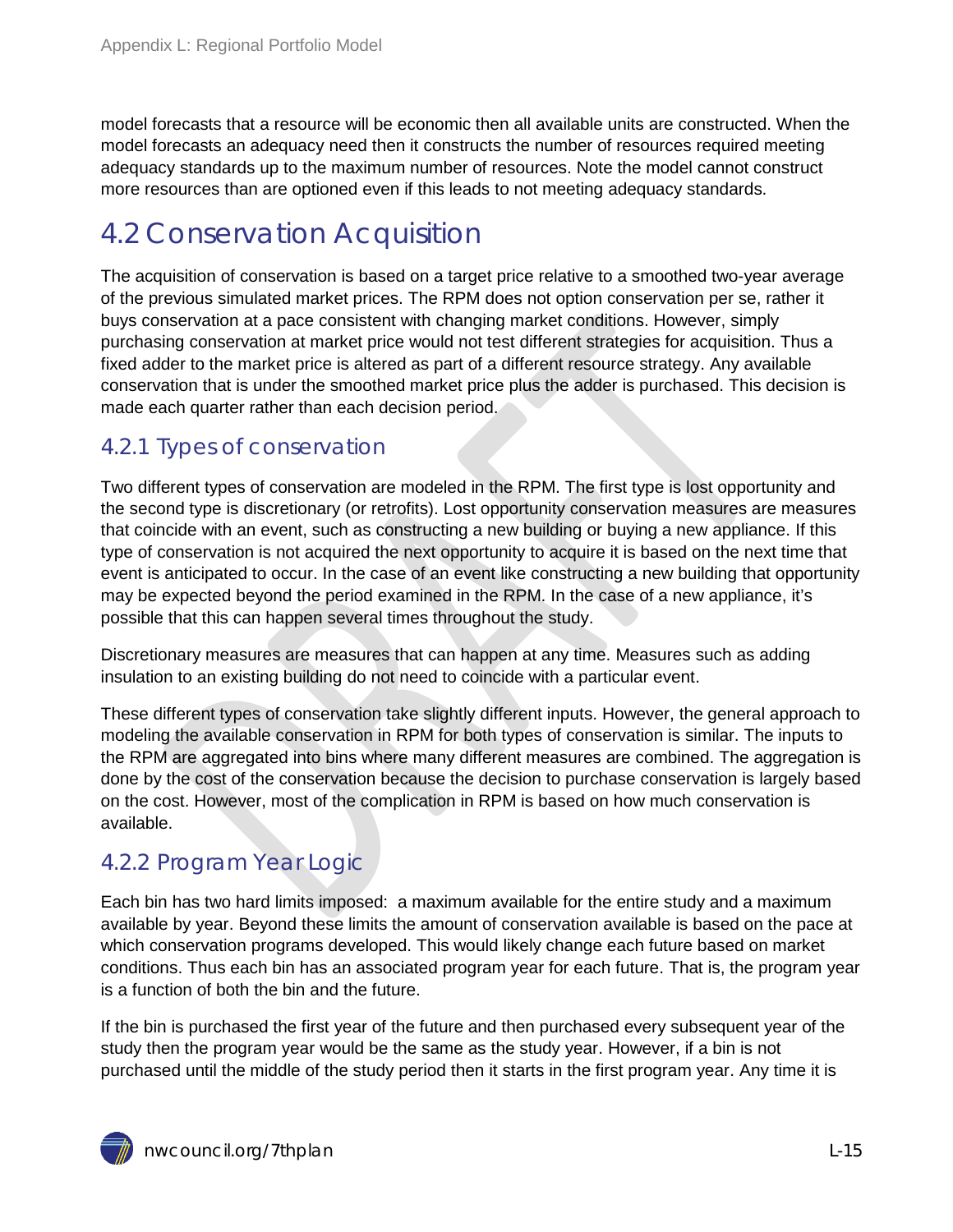purchased after that, it increments to the next program year. If it becomes not cost effective at any point during a future then it stops incrementing until it becomes cost effective again.

### <span id="page-15-0"></span>4.3 Resources for Renewable Portfolio Standards

If sufficient resources are not optioned to meet renewable portfolio standards, then the RPM builds the cheapest resources that qualify to meet these standards. Because these requirements are known well in advance, it is not anticipated that an optioning scheme is needed. However, the RPM has an estimate of the Renewable Energy Credit (REC) banking for the resources dedicated to the RPS requirements for each state. The banking allows RECs to expire if they remain unused but it uses the oldest RECs first to meet the RPS requirements. In Oregon, where RECs do not expire, they remain in the bank indefinitely.

## <span id="page-15-1"></span>4.4 Adequacy Logic

Adequacy in the RPM is defined in terms of the percentage of available resource compared to load. Each existing resource block in the RPM is given a percentage of the energy that is dedicated to regional adequacy. New resources that are purchased as part of a resource strategy are considered to be 100 percent dedicated to regional adequacy. For hydro generation, values that represent critical water conditions are used. For energy the system surplus or deficit,  $S_{\mu\nu}$ , is calculated as

$$
Surp_e(t, i) = \sum_r NHR_{Energy,r}(t, i) + Crit_{Energy}(t, i) - D_{WN}(t, i) * (1 + ARM_e)
$$

And for capacity it is

$$
Surp_c(t, i) = \sum_r NHR_{Peak,r}(t, i) + Crit_{Peak}(t, i) - K(t, i) * (1 + ARM_c)
$$

Where  $NHR$  represents the non-hydro resources indiced by  $r$  dedicated to the region for peak and energy, Crit represents the critical water hydro generation contribution,  $D_{WN}$  represents the load,  $ARM$  represents the adequacy reserve margin for energy and capacity and  $K$  is the expected peak load.

When  $Surp_e < 0$  then the optimizer is given a penalty that is added into the NPV formulation of  $min(AD<sub>e</sub>(t), |Surp<sub>e</sub>(t, i)|)*$6,000,0008$  where  $AD<sub>e</sub>(t)$  is the addressable energy deficit or the energy deficit that can be covered by the available resources at time  $t$ . The capacity deficit is similarly given a penalty of  $min(AD<sub>c</sub>(t), |Sup<sub>c</sub>(t, i)|) * $6,000,000$ .

In making a decision to build a resource the RPM has an internal forecast of the system surplus that anticipates if there will be a deficit. This forecast is projected for 17 periods and then a linear optimization is done to determine the least expensive manner to meet the adequacy standard.

<span id="page-15-2"></span> $8$  The \$6 Million dollar value was chosen to make sure the penalty exceeded the quarterly cost of building any available new resource. See chapter 15 for a discussion on this.



 $\ddot{\phantom{a}}$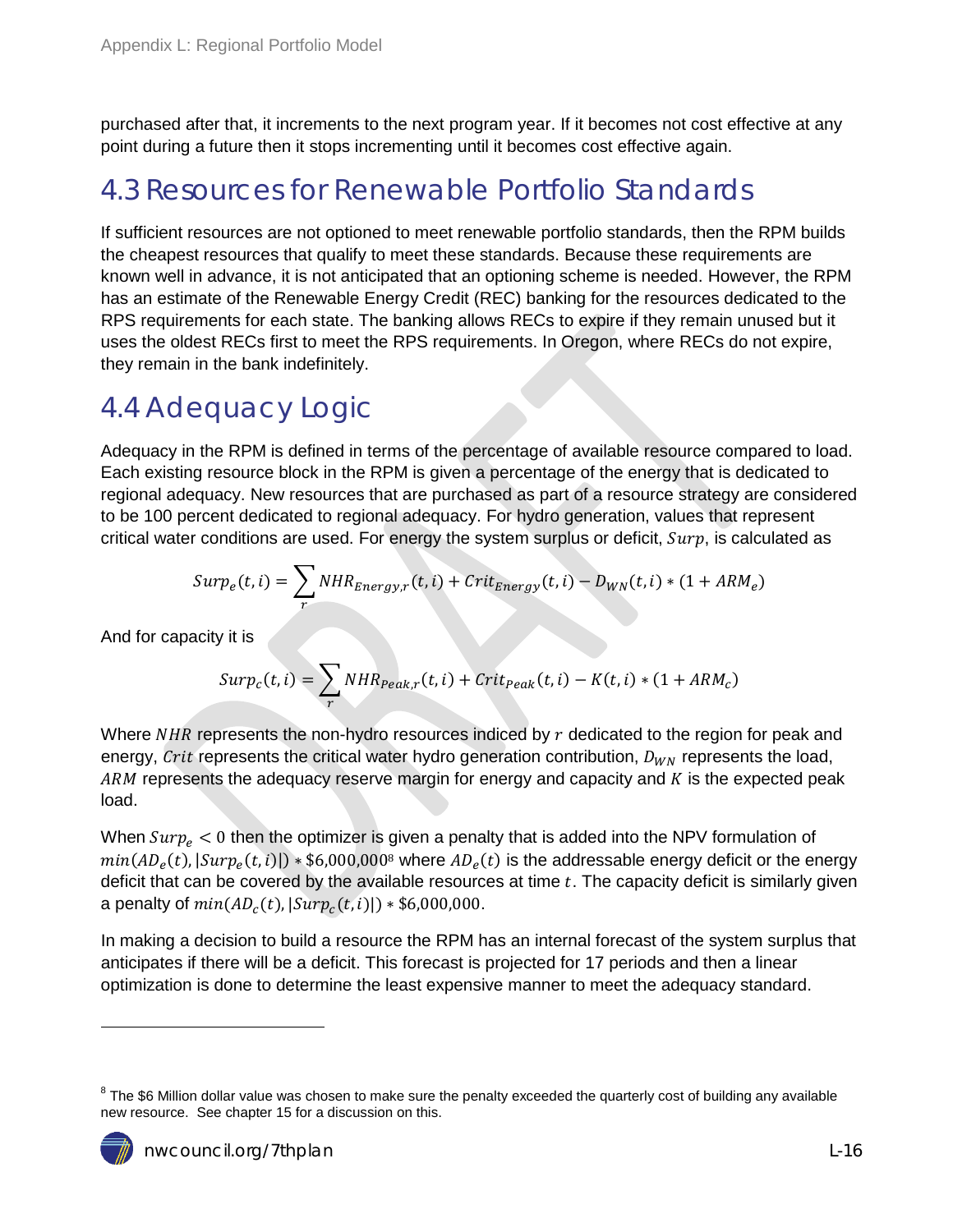The linear optimization is setup to minimize the system cost including penalties as described above over the forecast period. In general, building resources adds cost to the NPV but reduces the penalties. The resource additions are bounded by the options in the resource strategy.

After the linear optimization is completed only the decisions from the first decision period are used to move resources from options into construction. Once an option is exercised the resource is added to the dispatch after the resource build time has passed. For example, if a resource that takes 10 quarters or 30 months to build is selected in the decision period  $t = 2$  then payments for acquiring the resource are added to the NPV starting in that period but the resource would be available for dispatch in the quarter  $t = 13$  and thus could reduce penalties incurred in the  $t = 13$  to 19 quarters of the 17 period internal forecast.

# <span id="page-16-0"></span>5 RPM DISPATCH METHODOLOGY

The Regional Portfolio Model uses a distributional dispatch methodology. That is, the frequency and the value of resource dispatch are based on a market price that is determined in the model..

Note: this appendix is intended to act as a compact reference for the RPM dispatch methodology. To get a much more exhaustive description of the methodology and the intent see appendices L and P in the  $5<sup>th</sup>$  Power Plan.

## <span id="page-16-1"></span>5.1 Thermal Model Derivation

The premise of the dispatch in the RPM is that the dispatch of a resource is determined by how often the market price is above the variable cost of the resource. To determine this over multiple prices and costs, a distributional dispatch calculation is required.

The equations for dispatch are derived based on the value of energy. The following equation gives a mathematical expression of the value if the generator is dispatched whenever the market price exceeds the generators variable cost, in this case represented as the price of natural gas.

$$
V = \sum_{h \in H} C \cdot \max(0, (p_e(h) - p_g(h)))
$$

where

 $H$  is the set of hours (672 in this case)

 $p_e(h)$  is the price of electricity in this hour (\$/MWh)

 $p_g(h)$  is the price of gas in this hour,

assuming a fixed heat rate (\$/MWh)

 $\overline{C}$  is the capacity of the turbine (1 MW in our case)

Rearrangement gives the value in terms of the expected return from the market.

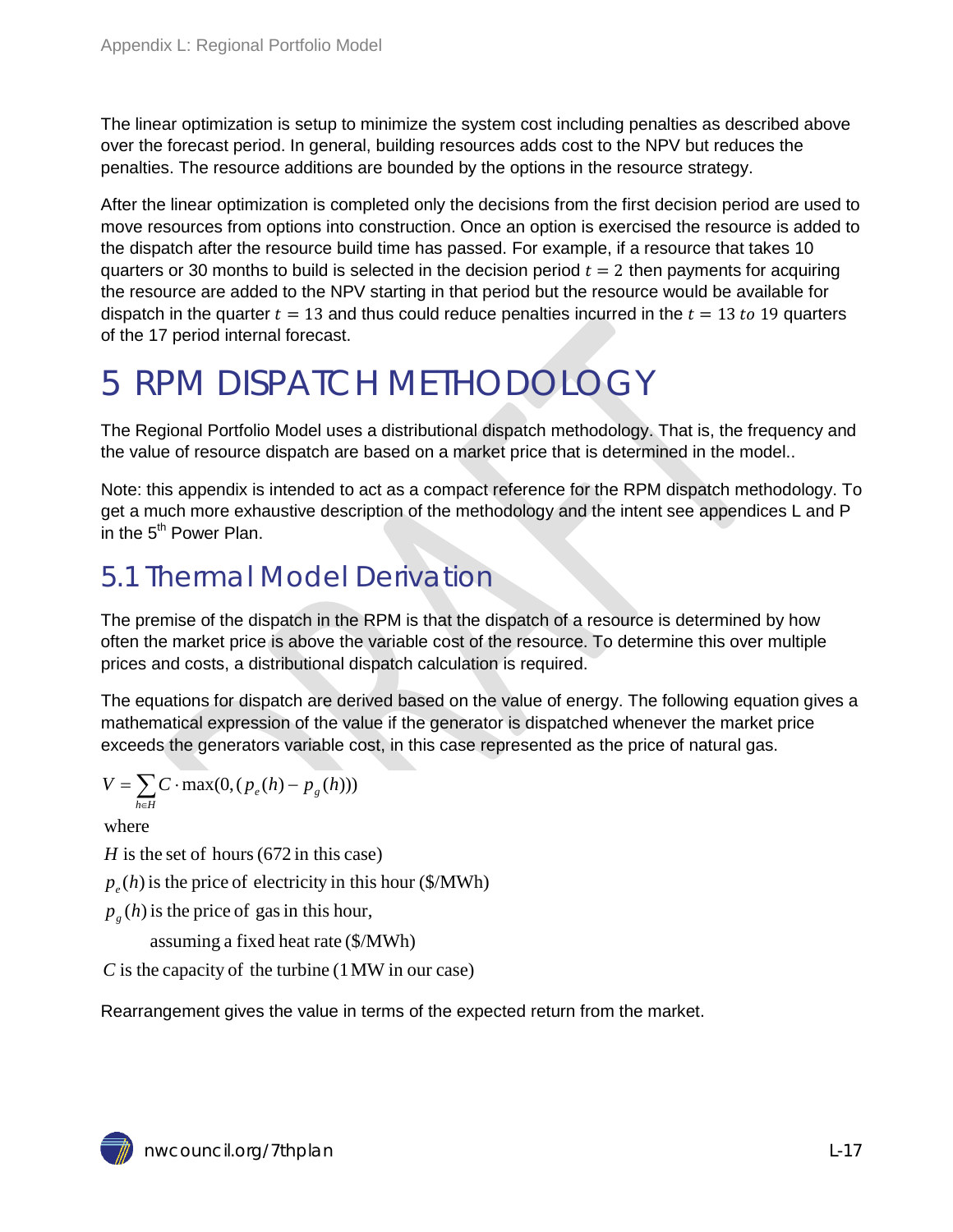$$
V = C \sum_{h \in H} \max\left(0, p_e(h) - p_g(h)\right)
$$

$$
= C N_H \frac{\sum_{h \in H} \max\left(0, p_e(h) - p_g(h)\right)}{N_H}
$$

or

$$
V = CN_H E \left[ \max \left( 0, p_e(h) - p_g(h) \right) \right]
$$
 (3)

Solving the expectation takes some statistical derivation; assuming  $p_e(H)$  is a random variable and  $X$  is constant, notice that

$$
\int \max(0, p_e(H) - X) f(p_e(H)) dp_e(H) = \int_X^{\infty} (p_e(H) - X) f(p_e(H)) dp_e(H)
$$
  
= 
$$
\int_X^{\infty} p_e(H) f(p_e(H)) dp_e(H) - X \int_X^{\infty} f(p_e(H)) dp_e(H)
$$

In the last expression, the first integral is partial expectation and the second is a survival function. Assuming  $p_e(H)$  has a lognormal distribution with  $E[p_e(H)] = \bar p_e$  and  $Var[p_e(H)] = \sigma_e$  then both of these can be expressed in terms of the standard normal distribution Φ, thus

$$
\int_X^{\infty} p_e(H) f(p_e(H)) dp_e(H) - X \int_X^{\infty} f(p_e(H)) dp_e(H) = \bar{p}_e \Phi \left( \frac{-\ln X + \bar{p}_e + \sigma_e^2}{\sigma_e} \right) - X \Phi \left( \frac{-\ln X + \bar{p}_e}{\sigma_e} \right)
$$

A little rearrangement then gives

$$
\mathsf{E}[max(0, p_e(H) - X)] = \bar{p}_e \Phi(d) - X\Phi(d - \sigma)
$$

where

$$
d = \frac{-\ln X + \bar{p}_e + \sigma^2}{\sigma_e}
$$

Unfortunately, this works for a constant  $X$  but it takes some more work to get to the case where you are taking the difference of distributions. So assume  $p_e(H)$  is a random variable and  $p_g(H)$  is a random variable, then this follows a similar derivation to Margrabe's formula. The basic idea is as follows, since these are both lognormal it follows that  $\frac{p_e(H)}{p_g(H)}$  is also a lognormal and thus

$$
\frac{1}{p_g(H)} \max\left(0, p_e(H) - p_g(H)\right) = \max\left(0, \frac{p_e(H)}{p_g(H)} - 1\right)
$$

follows the above result. So using a similar approach with equation for value above

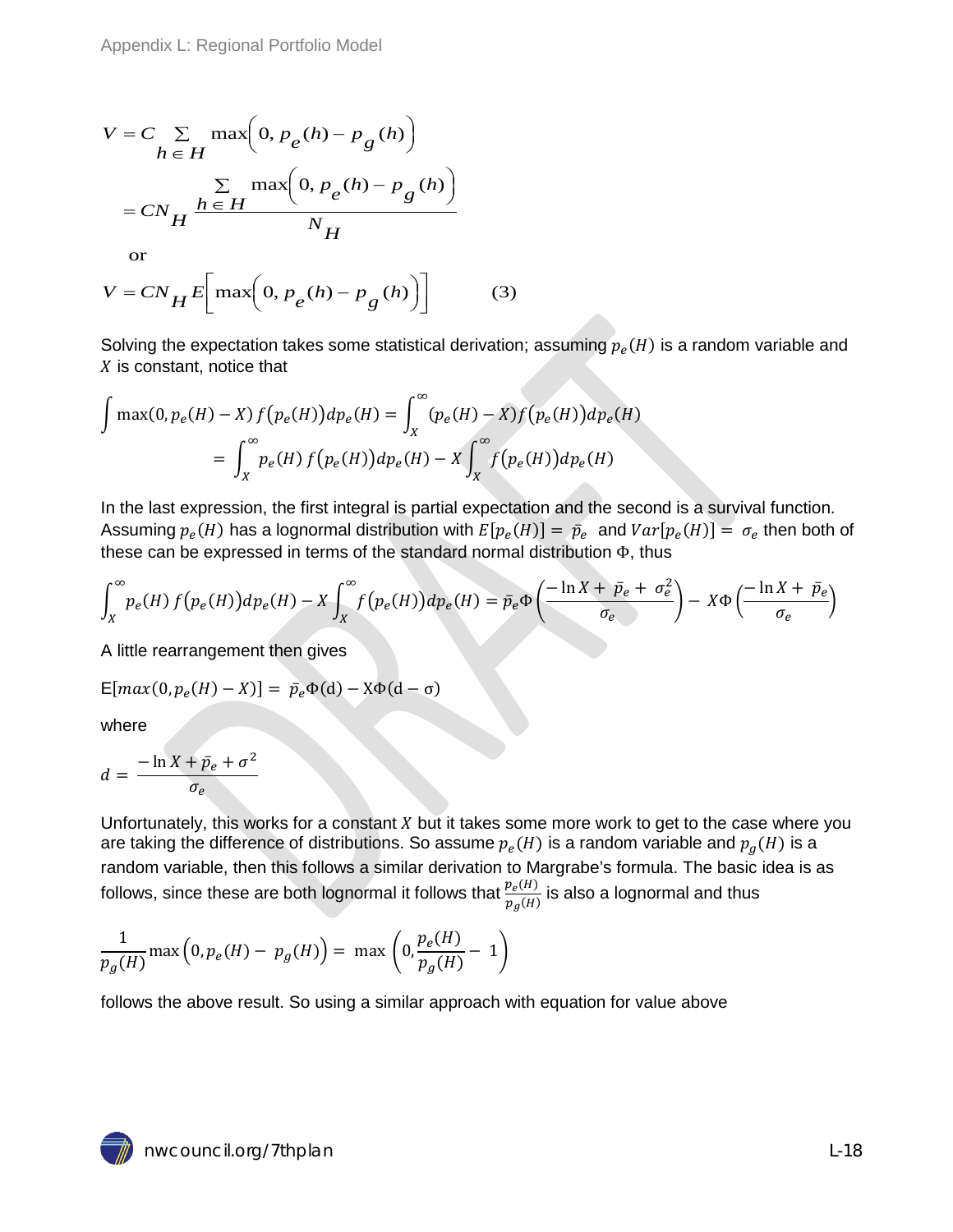$$
V = E\left[S_2 \max\left(0, \frac{S_1}{S_2} - 1\right)\right]
$$
  
\n
$$
S_2 = CN_H p_g(h)
$$
  
\n
$$
S_1 = CN_H p_e(h)
$$

The preceding equation may be evaluated explicitly and adapted for forced outages, CO2 costs and VOM:

$$
V = \varepsilon = S_1 N(d_1) - S_2 N(d_2)
$$
  
\n
$$
cf(\overline{p}_g, \overline{p}_e) = N(d_2)
$$
  
\n
$$
d_1 = \frac{\ln(S_1 / S_2)}{\sigma} + \sigma/2
$$
  
\n
$$
d_2 = d_1 - \sigma
$$
  
\n
$$
\sigma = \sqrt{{\sigma_{S_1}}^2 + {\sigma_{S_2}}^2 - 2\rho {\sigma_{S_1}} {\sigma_{S_2}}}
$$
  
\nwhere  
\n
$$
S_1 = CN_H (\overline{p}_e - p_{VOM}) (1 - FOR)
$$
  
\n
$$
S_2 = CN_H (\overline{p}_g + p_{CO_2}) (1 - FOR)
$$
  
\n
$$
p_{VOM}
$$
 is the variable O & M rate (\$/MWh)  
\n
$$
p_{CO_2}
$$
 is the carbon tax penalty (\$/MWh)  
\n
$$
\sigma_{S_1}
$$
 is standard deviation for ln( $S_{1,t}$ ,  $S_{1,t-1}$ )  $\approx$  ln( $p_{e,t}$  /  $p_{e,t-1}$ )  
\n
$$
\sigma_{S_2}
$$
 is standard deviation for ln( $S_{2,t}$ ,  $S_{2,t-1}$ )  $\approx$  ln( $p_{g,t}$  /  $p_{g,t-1}$ )

 $\rho$  is the correlation in values between  $S_1$  and  $S_2$ 

FOR is the unit's forced outage rate  $(0 \le FOR \le 1.0)$ 

## <span id="page-18-0"></span>5.2 Market Balancing

The previous section gives the dispatch of a thermal resource in terms of a fixed market price. However, the internal market price in the model can change and thus the dispatch would be changed. The RPM sets limits on the ability to import energy into and export energy out of the region.

If the market price from the risk model detailed above results in a dispatch that falls within this range, then there is no further alteration of the market price and the import or export of energy is determined by taking the difference between the energy produced based on the thermal dispatch and hydro dispatch and the load net of conservation and must run resources.<sup>[9](#page-15-2)</sup>

 $\ddot{\phantom{a}}$ 

<span id="page-18-1"></span><sup>99</sup> Certain existing thermal, wind and solar resources, new solar and new wind resources are considered must-run in the RPM.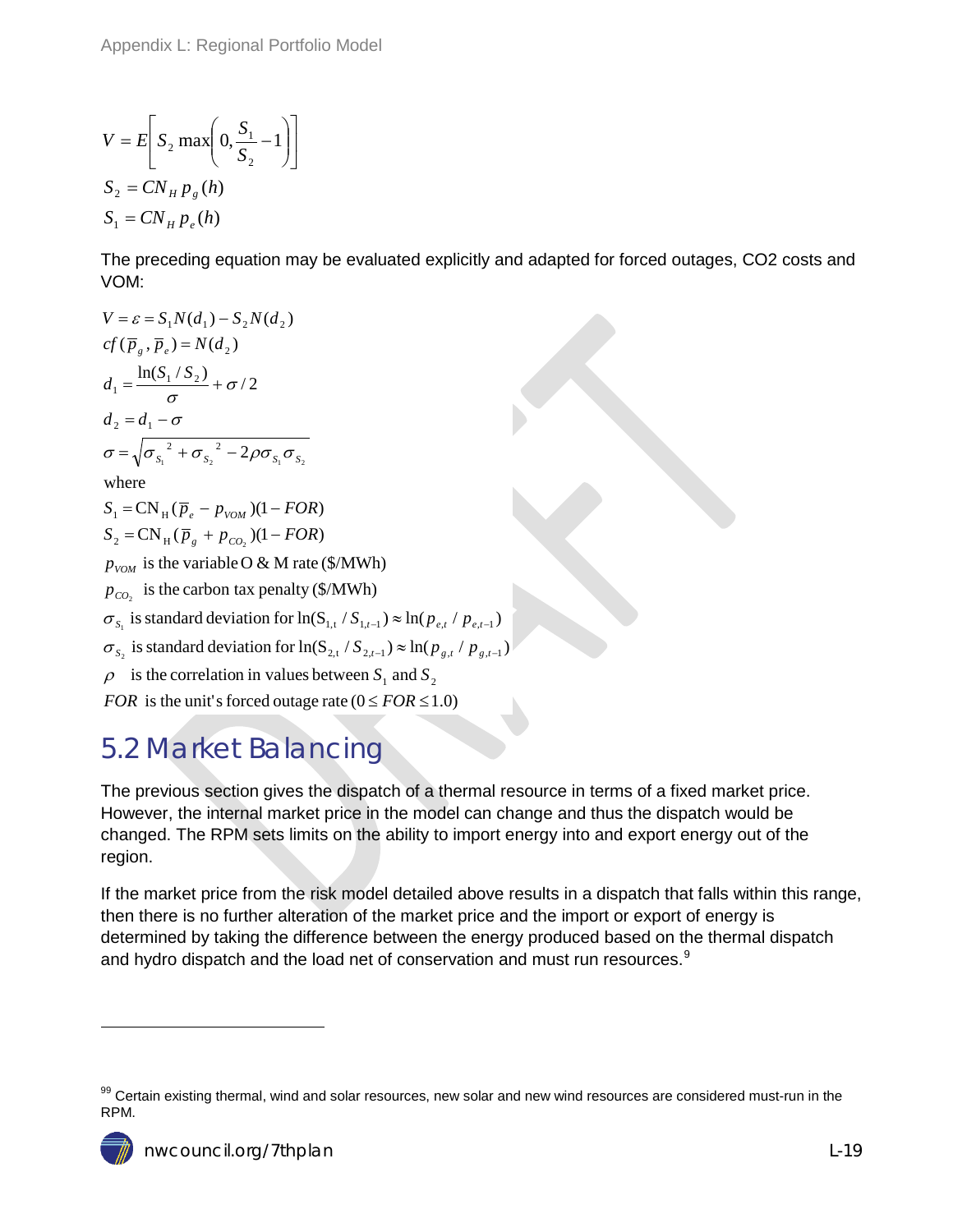If the market price from the risk model detailed above results in a dispatch that is outside this range then the price is changed and the dispatch is recalculated. When the dispatch and the import limit falls short of the net load then the price is changed to take an average of the market price and the upper bound of the electricity price range, \$325 in 2012 dollars for the  $7<sup>th</sup>$  plan. When the dispatch minus the export limit exceeds the net load then the price is changed to take an average of the market price and the lower bound of the electricity price range, \$0 in 2012 dollars for the  $7<sup>th</sup>$  plan. If this change in the market price is not sufficient to result in a dispatch that falls within the range then the process is repeated. If after 12 iterations the dispatch still fails to fall within this range then penalties are assessed for Loss of Load or Oversupply.

# <span id="page-19-0"></span>6 OPTIMIZATION OF RESOURCE STRATEGIES

The first part of understanding the optimization of resource strategies is to understand the size of the sample space. There are two adders for lost opportunity and discretionary conservation. In the many scenarios evaluated, these adders were restricted to a range of \$0 to \$150. Since these are both continuous variables the resulting sample space is infinite because of just these values. However, continuous variables are well suited for optimization so these variables are easily handled.

Discrete variables are much more difficult to optimize because they can have non-smooth or jumpy impacts on the objective function, which in the case of RPM is the minimization of system cost. In most of the scenarios evaluated in for the Seventh Plan the RPM there are more than  $1.66 * 10^{173}$ possible combinations of the discrete variables in the resource strategy. Even if you could run a billion resource strategies per second it would be impossible to explore every possible combination. With the RPM setup for the Seventh Plan, it generally takes from 20 seconds to just under a minute to run through the calculations for one resource strategy. Distributed processing is used in RPM to make these calculations in parallel. Even with distributed processing, the most combinations of potential resource strategies run for any scenario would be around 10,000. More commonly, 3,000 to 4,000 resource strategies were tested. This is an infinitesimal fraction of a percent of the possible resource strategies. To reduce the sample space investigated by the RPM, the RPM optimization is given a reasonable starting point and must look in a local region to find improvements on that starting point.

The RPM has several different algorithmic approaches available to carry out the optimization process. The most effective algorithms are what are called evolutionary algorithms. In these algorithms, a set of points in the sample space close to the starting point are taken and the results are examined at each point. The points that minimize the objective function are given more influence in selecting a new set of points in the same region. On occasion points outside the region are added in to see if the best answer lies outside the range being examined. After a certain amount of time that is either fixed by the modeler or some amount of time that shows no improvement the search is ended and the result that has the lowest value for the objective function is reported out. The advantage of this approach is that it quickly discards strategies that are extremely expensive, usually a result of heavy penalties.

Because of the complexity of the problem, it is impossible to ever verify that a result is the absolute optimal resource strategy. Thus it is important to not only use the optimization routine but to also use expert (human) judgment as to the reasonableness of the results. The model can test any change to

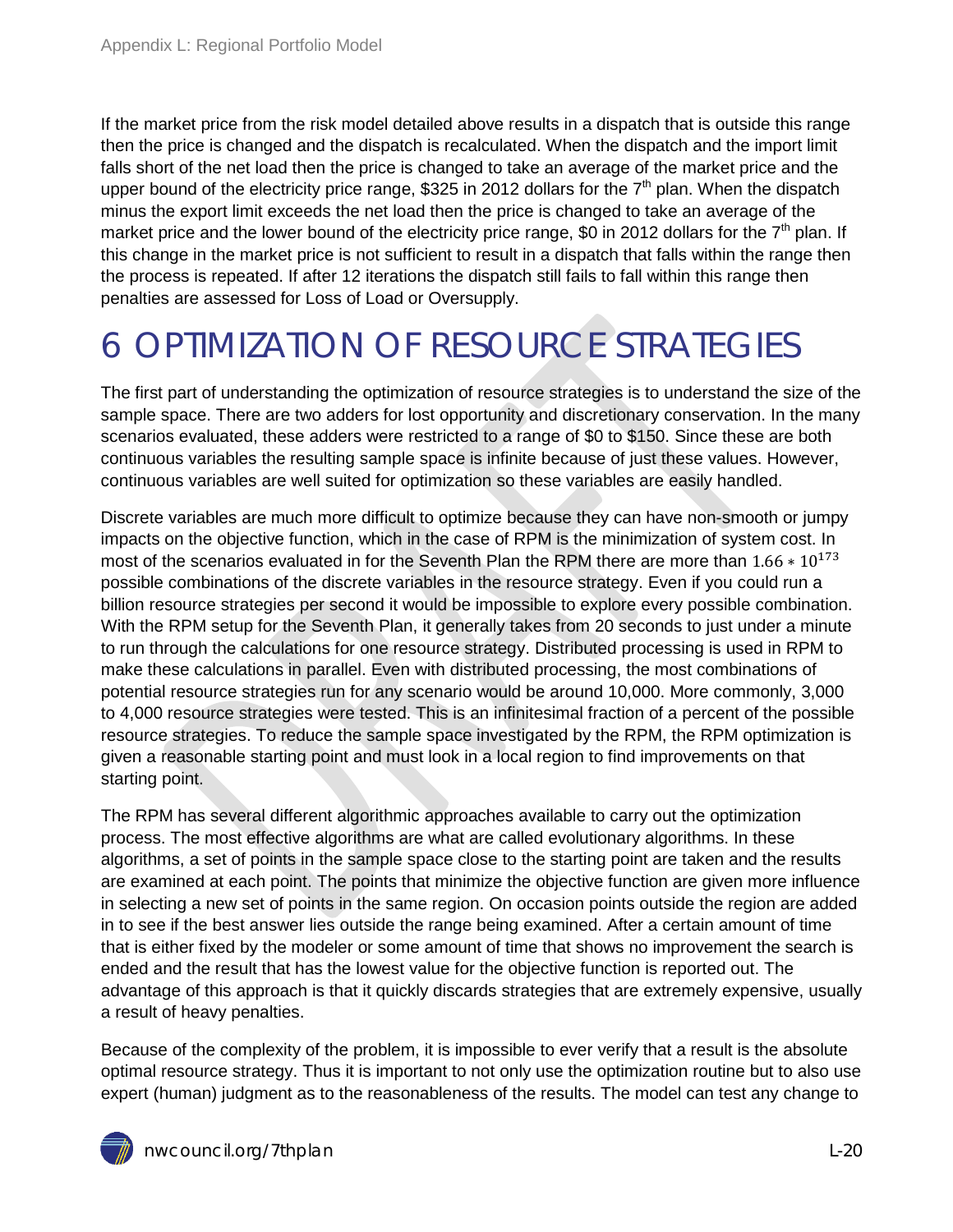a resource strategy, whether made automatically through an algorithm or manually through exploration. To the extent possible both approaches were used and results were examined critically. While it is possible under any scenario that more optimal results could be yet undiscovered, it is unlikely that these results would significantly alter the understanding or narratives developed based on the close to optimal results that were used for this plan.

# <span id="page-20-0"></span>7 REPORTING OUTPUTS

The RPM has many variables that are calculated for each simulation. The main output is the system cost. There are many other outputs that can be reported. This section discusses some of the significant outputs used for communicating the results the scenarios run in RPM.

## <span id="page-20-1"></span>7.1 System Cost

The system cost is based on taking a stream of costs associated with running existing generation and the costs associated with building and running new generation. The difficultly is to appropriately value conservation under this scheme. To do this the calculation is based on the frozen efficiency load and the value of reducing the load is credited to the conservation.

The main objective function in the RPM is to minimize the system cost. However, the market price impacts many components of the portfolio cost. In general, when a resource that is constructed to serve regional load is dispatched to serve regional load, the cost to the region is based on the fixed and variable cost of that resource. When a resource is dispatched to export to the market, the system cost is reduced by the difference between the variable cost of dispatching the resource and the compensation from the market. When regional load is served by the market then the cost of purchasing power at the market price is added to the system cost.

Formulating a system cost function or objective function to generalize all these potential situations is necessary to simplify the optimization. The goal is to calculate the system cost for each time and future, that is  $V_{i,t}$  = Net system cost at time t for future i.

First the cost of serving the load must be considered. If the load was all served at market price then it would be:

$$
(D_{WN,On}(t,i)*M_{West,On}(t,i)*Hrs_{On}+D_{WN,Off}(t,i)*M_{West,Off}(t,i)*Hrs_{Off})*Corr
$$

Where  $D_{WN}$  is the load in on and off-peak,  $M_{West}$  is the market price for the western side of the region,  $Hrs$  represents the number of hours for in the on-peak and off-peak periods and  $Corr$  is an adjustment factor to represents intra-period correlation between the market price and the load.

Of course when conservation is developed, then the cost of acquisition is added to the system cost but the cost of serving load at market price or at the variable cost of a resource would be reduced. That is

$$
\begin{aligned} \left( Cons_{on}(t,i) * Hrs_{on} + Cons_{off}(t,i) * Hrs_{off} \right) * B_{Avg} \\ - \left( Cons_{on}(t,i) * M_{West,on}(t,i) * Hrs_{on} + Cons_{off}(t,i) * M_{West,off}(t,i) * Hrs_{off} \right) \end{aligned}
$$

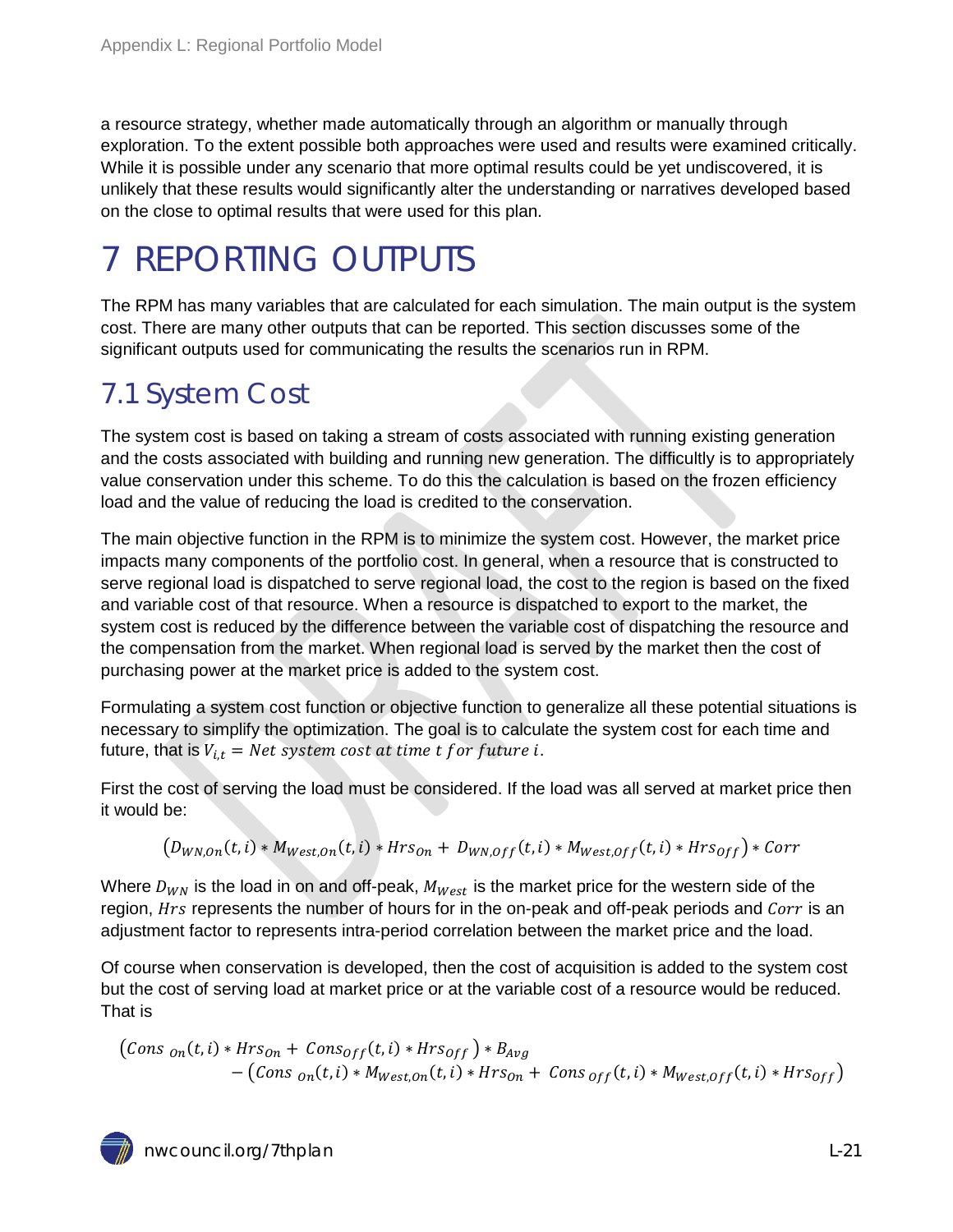Where Cons describes the amount of cumulative conservation for time  $t$  and  $B_{Avg}$  is the average price per MWh for the cumulative conservation.

Both the previous terms assume only market price is used for load. To account for when load is served by dedicated generation an adjustment term needs to be included. For resources that are must run, including hydro this is done for the entire amount of generation. That is for hydro

$$
Hydro(t, i) * (Hrs0n + Hrs0ff) * (MWest,Avg(t, i) - HydVOM)
$$

**Where** 

$$
M_{West,Avg}(t,i) = \frac{(M_{West,On}(t,i) * Hrs_{On} + M_{West,Off}(t,i) * Hrs_{Off})}{(Hrs_{On} + Hrs_{Off})}
$$

And  $Hydro$  is the average hydro generation and  $HydVOM$  is the variable operating and maintenance cost for hydro. This term takes the difference between the market price and the cost of running the hydro as the adjustment. Thus if a single aMW of load in the region was served by hydro dedicated to the region, the impact would be

$$
(M_{West,On}(t,i) * Hrs_{On} + M_{West,Off}(t,i) * Hrs_{Off}) * Corr - (Hrs_{On} + Hrs_{Off}) * (M_{West,Avg}(t,i) - HydVOM)
$$

In this case the market price "charged" to the load is "credited back" when considering the value of the hydro resource and the resulting cost is based on the  $HydVOM$ .

For other must run generation, the value must also account for any fuel and carbon costs. So

$$
MustRun(t, i) * (Hrs_{0n} + Hrs_{0ff}) * (M_{West, Avg}(t, i) - MRFuel(t, i) - MRCO2(t, i) - MRVOM)
$$

Where  $MustRun$  is the average generation of the must run resources,  $MRFull$  represents the fuel costs for those resources,  $MRCO2$  represents the carbon cost and  $MRVOM$  represents the variable O&M costs.

Further extending this to dispatchable generation takes adding a term that takes the capacity factor of the generation into account. So

$$
DispGen_{On}(M_{Region,On}, t, i) * Hrs_{On} * (M_{Region,On}(t, i) - DispFuel(t, i) - DispCO2(t, i) - DispVOM) + DispGen_{Off}(M_{Region,On}, t, i) * Hrs_{Off} * (M_{Region,Off}(t, i) - DispFuel(t, i) - DispCO2(t, i) - DispVOM)
$$

Where  $DispGen_{On}$  and  $DispGen_{Off}$  are the average generation dispatched by a resource during on and off peak periods, respectively. Note that the dispatch is a function of the market price. Further, DispFuel, DispC02 and DispVOM define the fuel cost, carbon cost and variable O&M costs.

This does not account for the fixed costs of adding generation to the system. The planning, construction and the fixed O&M costs must be added into the system costs. These costs differ by resource and thus are a function of the resource:

 $DispPlan(Resource, t, i) + DispConstruct(Resource, t, i) + DispFOM(Resource, t, i)$ 

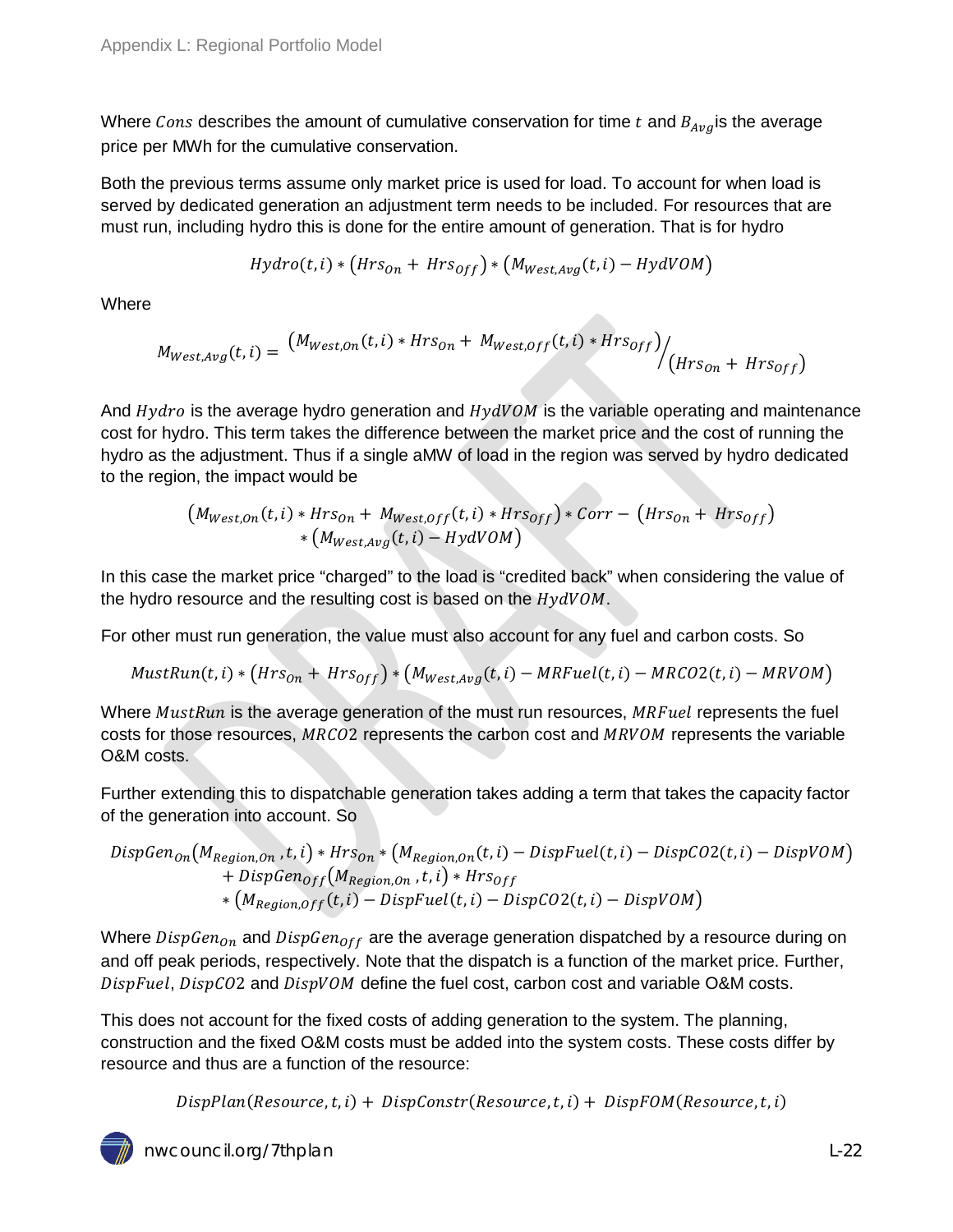Where DispPlan, DispConstr and DispFOM represent the planning, construction and fixed O&M costs for each Resource.

For reporting out of the RPM all these costs are added up to reach the net system cost,  $V_{t,i}$ .

Note that the optimization routine uses two other components of the system cost: the costs of not being able to balance the market and the costs of not meeting adequacy standards. These penalties help the optimization find resource strategies that avoid market imbalance and inadequate systems. However, these penalty costs are not reported in the net system cost.

## <span id="page-22-0"></span>7.2 Net Present Value of System Costs

Since the system costs represent a time stream of cash flows, these can be discounted to get a present value of system costs. This uses the standard formulation of net present value or NPV. That is for the net system cost  $V_{t,i}$  the net present value for future  $i$  is

$$
NPV_{Study,i} = \sum_{t=1}^{80} \frac{V_{t,i}}{(1+disc)^t}
$$

Where  $disc$  is the discount rate for the calculation and  $NPV_{study}$  represents the value of the study horizon, i.e.  $t = 1$  to 80.

### <span id="page-22-1"></span>7.2.1 Perpetuity Effects

The value within the study horizon does not account for the impacts of the resource strategy that carry beyond the scope of the study. The RPM estimates these effects using calculations based on the NPV formulation. To estimate these effects there needs to be an estimate for the system cost after time  $t = 80$ . For the  $7<sup>th</sup>$  plan, the last 8 periods were used to estimate the impacts to system cost going into perpetuity. That is, the estimate of for  $V_{t=81, i} = V_{t=73, i}$  or more generally,  $V_{t,i} =$  $V_{t-8,i}$  for all  $t > 80$ . Given this estimate, the NPV can be considered to infinity, that is

$$
NPV_i = NPV_{study,i} + NPV_{perp,i} = \sum_{t=1}^{80} \frac{V_{t,i}}{(1 + disc)^t} + \sum_{t=81}^{\infty} \frac{V_{t,i}}{(1 + disc)^t}
$$

Now for  $t > 80$ ,

$$
V_{t,i}=V_{t-8,i}
$$

So

$$
\frac{1}{(1+disc)^t}V_{t,i} = \frac{1}{(1+disc)^t}V_{t-8,i} = \frac{1}{(1+disc)^8} \left[ \frac{1}{(1+disc)^{t-8}} V_{t-8,i} \right]
$$

This allows the perpetuity equation to be rearranged to